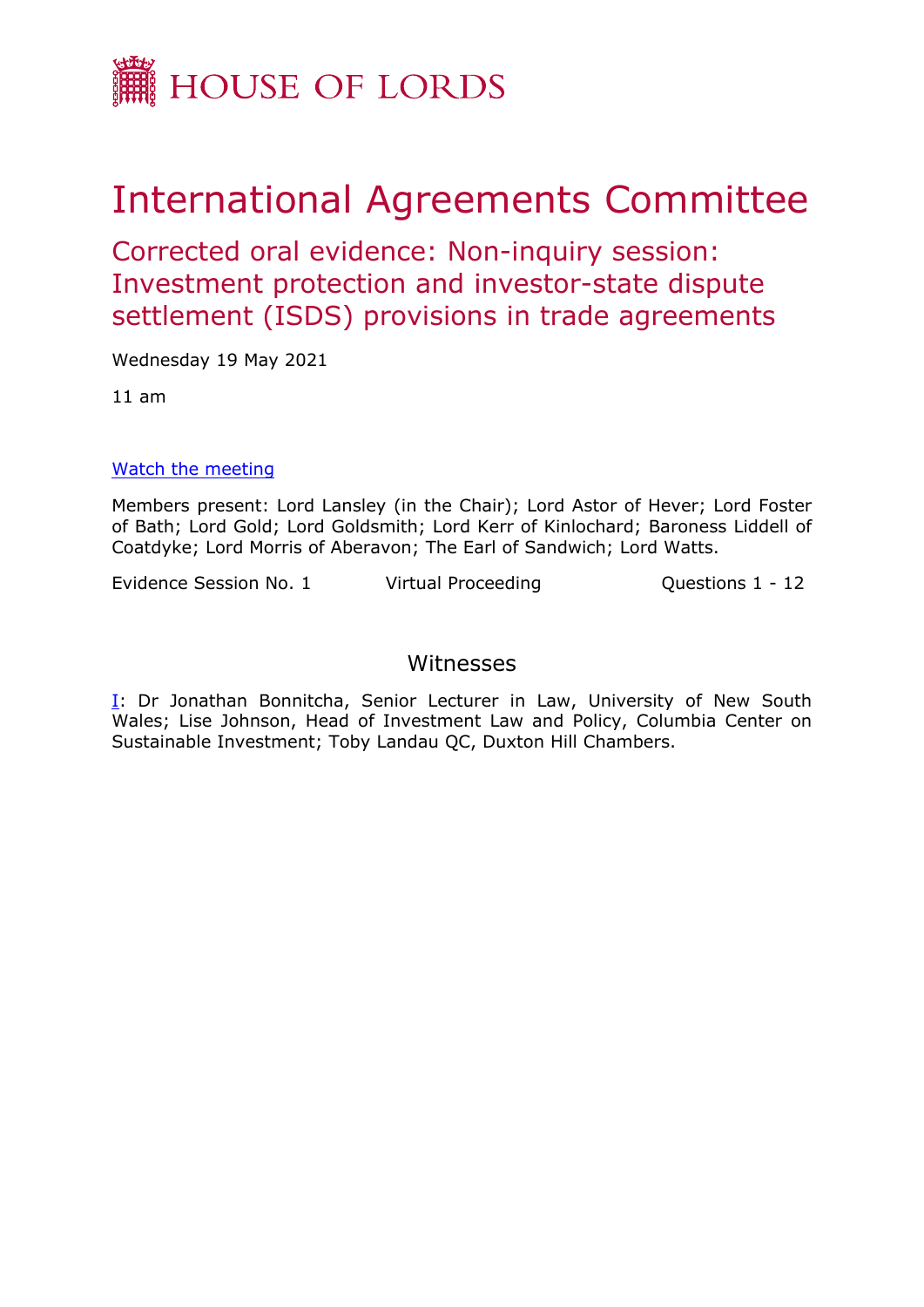## <span id="page-1-0"></span>Examination of witnesses

Dr Jonathan Bonnitcha, Lise Johnson and Toby Landau.

Q1 **The Chair:** Welcome to this public evidence session of the International Agreements Committee in the House of Lords. We are charged with scrutiny of the Government's international agreements. In this session we are looking, in anticipation of the Government entering into free trade agreements in coming months and years, at the Government's approach to investor protection and investment treaties and the investor protection elements of free trade agreements.

I am Lord Lansley and I am Chair for this session. Lord Goldsmith is with us and would normally chair, but because of his legal involvement in investor-state dispute settlement proceedings I am chairing this session to avoid any appearance of any conflict of interest.

This is a public session and our witnesses will have the opportunity to look at any transcript that is subsequently published and will be able to provide us additional material.

A very warm welcome to our three witnesses: Lise Johnson, who is the head of investment law and policy at the Columbia Center on Sustainable Investment; Dr Jonathan Bonnitcha, senior lecturer in law at the University of New South Wales; and Toby Landau QC, of Duxton Hill Chambers, in Singapore, London and probably elsewhere, but no doubt that will become clear in the course of our discussion.

We anticipate the session being probably not much more than an hour, if that is possible, but I just want to say how grateful we are to our witnesses, who have joined us from America, Singapore and Australia for this purpose, so we are spanning time zones.

We have apologies from Lord Oates. We are also welcoming as our member for the first time, following the resolution of the House earlier in the week, Lord Astor of Hever. You are very welcome to our committee proceedings and we look forward to hearing from you during the course of our discussion.

As the witnesses may well be aware, I will open with the first question and then invite colleagues to ask their own questions, but we want to keep this an open discussion as far as possible, because we are looking to try to learn more about what options our Government will have in the future in terms of investor protection.

I will begin by saying that there are indeed a series of options for the Government with regard to investor protection. Could our witnesses tell us something of the value of trade agreements providing protection for foreign direct investors, and what some of the main models for investor protection might be that they would look to?

*Toby Landau:* It is a great pleasure to address the committee. Thank you very much for the invitation.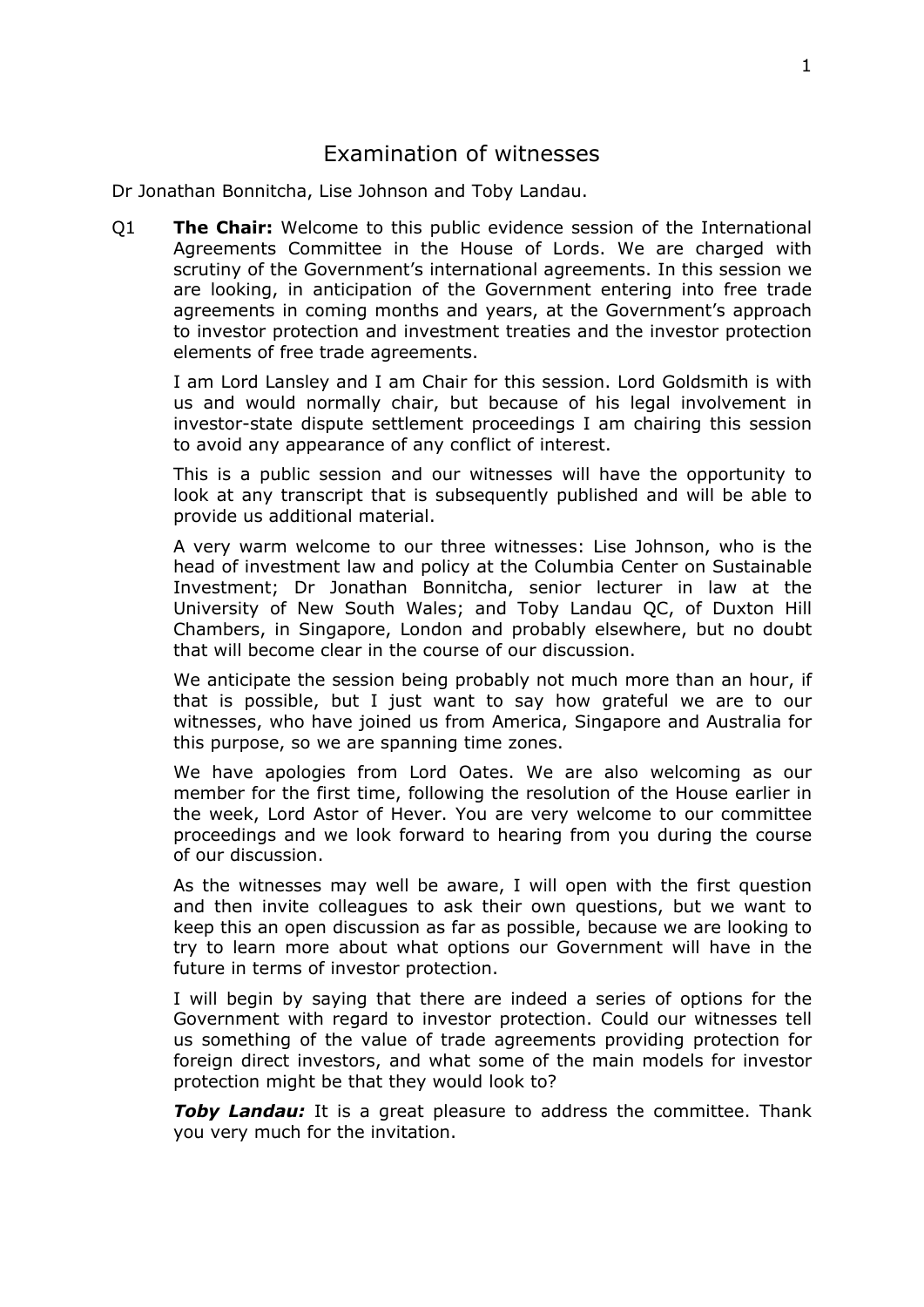I will start by telling you a little bit about my perspective, which it might be important just to bear in mind. I am active almost day to day as an arbitrator and as counsel in investor-state dispute settlements, so I am much more on the practical side—the kind of cutting edge, grubby side of it, not the policy side. You will probably hear more from my colleagues on the policy issues, but I can bring a bit of a sense to bear on what is happening in the implementation of these agreements.

I will start with a quick rider to that, which is that, because I am involved in many active cases, I have to be a little bit vague on some of the details of some of the issues that are exercising people at the moment so that I am not subject to any challenges or questions about my own impartiality on live cases.

To the Chair's question, one has to address this issue analytically in two steps. When one talks about investor protection, we are talking first about substantive standards of protection, and secondly the procedural mechanism by which rights are protected—for example, international arbitration.

To understand the area, I think one has very briefly to remember its genesis; why we have protection in these treaties in the first place. It is because historically the protection of foreign investors has always been incredibly troubled. That is for two reasons. First, the substantive standards of protection in international law have never really been settled. Customary international law has been vague as to what rights aliens abroad might have. There are undeveloped standards normally locally in local law. Secondly, traditionally there has been no reliable place to have your rights enforced. One would not ordinarily, if you are having trouble in a host country, resort to the local courts, especially if the issue is political or sensitive and if the local courts are unreliable or unfamiliar.

Historically, traditionally, the only recourse was diplomatic protection, and that was to seek your own Government's espousal of your claim, if they were sufficiently interested to do so. That of course was an imperfect solution. Many Governments were not interested because they had their own agendas.

That led to the creation of this concept of protection for foreign investors in treaties. In a sense, it has been an incredible success, because it has given rise to a whole body of practice, a whole body of law, and it has meant that the resort in the old days to things like gunboat diplomacy is no longer needed.

In answer to the question "Why provide such protection?" the position today is the same. It is still the situation today that customary international law itself is not sufficiently detailed and not sufficiently settled in all respects to cover all the protections substantively that foreign investors may need. Secondly, without recourse to a treaty mechanism for dispute resolution, there are very limited options for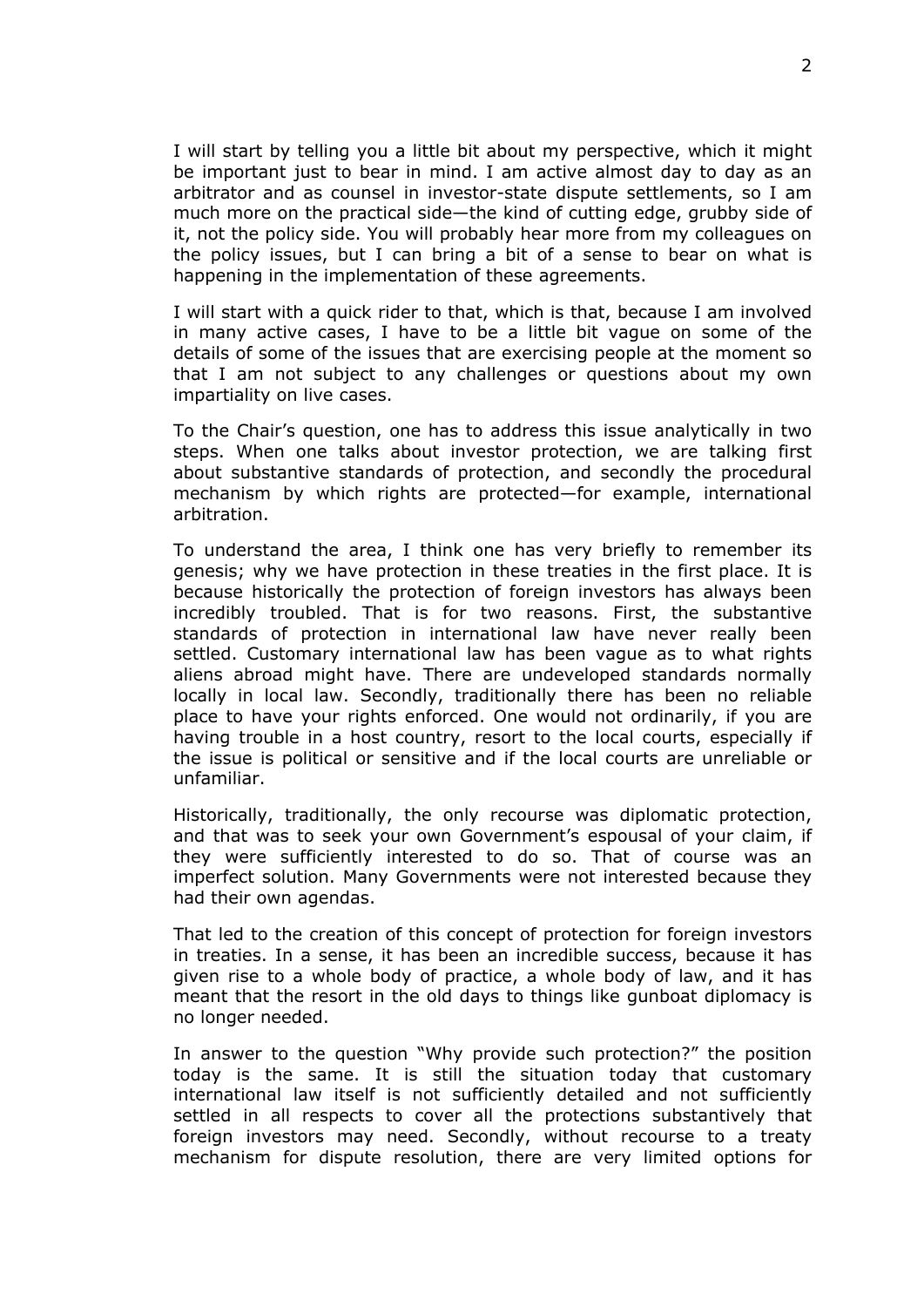foreign investors. Where do they go? It is no different from how it was historically.

That is why this system of dispute resolution and substantive protection has worked so well. I can probably test it simply by saying that I regularly sit as arbitrator in international law investor-state disputes arising out of a whole range of government activity: a sovereign discretion that has adversely affected a foreign investment, where there are justifiable grievances. Those grievances may not always succeed in the end, but if it was not for the treaty network and this system those grievances would never be heard. There would be nowhere to go for them.

That is the critical importance of this area, in my view. There can be any number of exercises of sovereign discretion that impact on a foreign investment: changes in government policy, arbitrary conduct, discrimination, expropriation, failure to protect from unstable conditions and so the list goes on. It is rather a barometer of world events. That is why we do it.

Whether to do it is ultimately, of course, a big policy question, and that may turn on, "Do we want to promote foreign investment?" Economists have struggled in making the connection empirically between foreign investment and the existence of investor protection, but it is certainly an element that many foreign investors would take into account in a situation where capital is free-flowing. In areas where it is more protected it is easier and one can be more confident to place it there. That is a rather long first answer, I apologise.

**The Chair:** No, do not apologise. That was an extremely helpful introduction. Could I invite our other witnesses to take that on, particularly as to whether trade agreements should provide this, but more to the point, by what means? What are the models that they could use? Ms Johnson, would you be kind enough to take that on next?

*Lise Johnson:* Sure. I echo the thanks for the introduction; I am honoured by the invitation and really pleased to be here.

This is a great question to start with. There are a couple of parts to it. One is what international investment agreements should do, in particular with respect to protection, and what the models are.

When thinking about what we should do with investment protection, there are two different aspects to that. There is what we should do domestically with respect to investment protection in order to ensure that we are attracting and benefiting from investment, and then what role international treaties play in that policy framework in providing the appropriate level of investment protection. Here it is important to be strategic in thinking about our asks of our international treaties. What is the role for international agreements? Often we use international agreements to do what is too challenging to do domestically, what we cannot do alone and what is better done together. We can use them to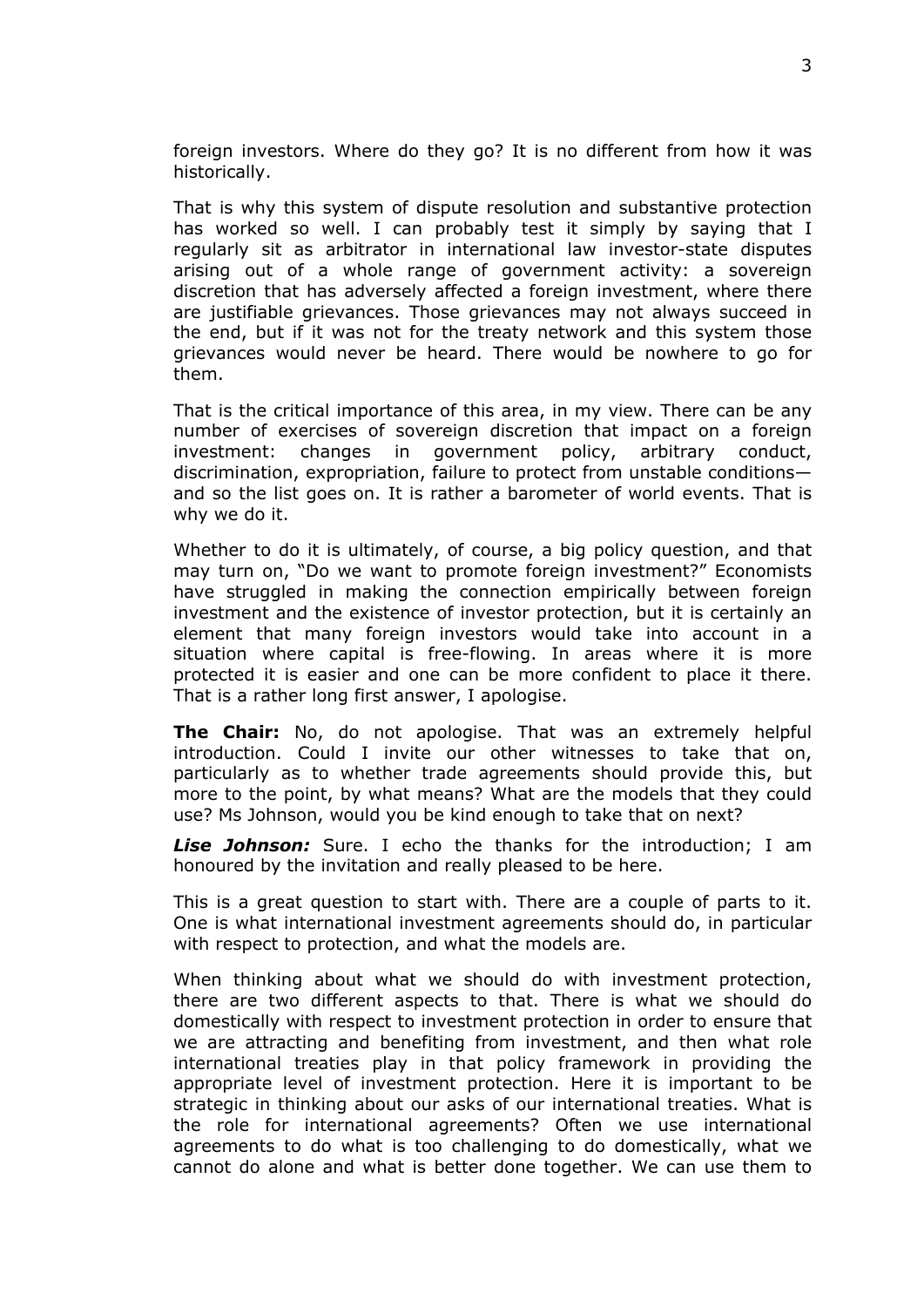address collective action challenges, such as preventing prisoners' dilemmas or protecting the global commons.

With respect to the issue of protection of international investment, it is not clear that there is this problem that international treaties need to solve. I say that, because states have their own very strong interests to establish and maintain investment-friendly climates and to protect foreign investors. Data shows that they do.

Just a little bit of background: in our work with the Columbia Center on Sustainable Investment, we are part of the Earth Institute in Columbia Law School and we do a lot of work with Governments on the strategies and tools that they can use in order to attract investment. There is a lot of concern throughout the world, developing and developed states alike, about how best to attract and retain investment. Governments are really interested in improving their business climates.

Given the incentives and the efforts of states to attract FDI, the rationale for international rules requiring investment protection become less clear. It might be important now to consider where we need international cooperation to address some of the challenges presented by international investment and the governance thereof. This could include addressing things like races to the bottom that countries might engage in in order to attract investment or closing some of the governance gaps that might arise due to international investment in some of the complex corporate structures that are associated with it.

Moving on to the second part of the question about the models, every year we do an annual review of investment treaties as part of the *Yearbook on International Investment Law and Policy,* published by Oxford University Press. One thing we see is an incredible diversity in approaches as states are experimenting with the treaties, trying to design agreements that best suit their need. We have moved past the standard short template of the 1980s and 1990s to more elaborate texts that are more broadly based on domestic reflections. There is a lot of innovation and a lot of experimentation.

One trend that I want to highlight is a retrenchment from strong ISDS among states that had been traditional proponents of the system. As an example, there have been over 260 ISDS cases against present EU member states. Roughly 70% of those cases have been brought by other EU member states, so the reaction has been an attempt to neutralise that source of vulnerability by terminating the intra-EU agreements or reforming the Energy Charter Treaty.

Similarly, roughly 85% of the claims against the US have been brought by Canadian investors under the NAFTA. In the recent renegotiation of that treaty, the US and Canada decided to exclude ISDS. A final example: roughly 96% of the claims against Canada were by US investors. Again, they have removed ISDS between those two countries. You see that, where countries have felt exposure, they have taken steps to neutralise that exposure by reducing or eliminating the role of ISDS.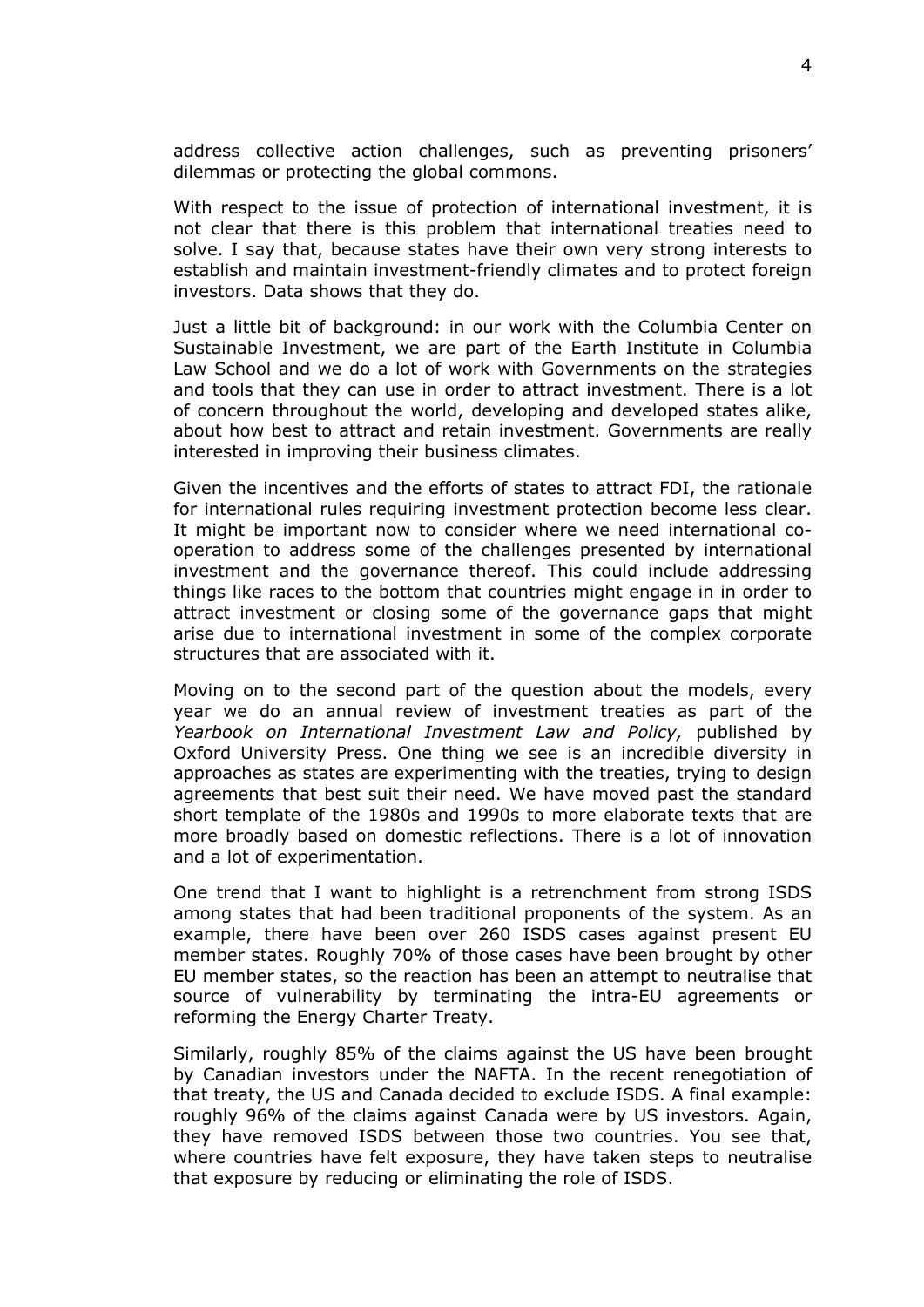**The Chair:** Thank you. That is extremely helpful and very interesting. Dr Bonnitcha, please.

*Dr Jonathan Bonnitcha:* Thank you. Like the other witnesses, I am delighted to be here this evening, Sydney time, and honoured by the invitation.

It might be useful, as Lise and Toby did, if I set out briefly my background in the field. I have also worked as a lawyer in investor-state dispute settlements for several years, primarily for the Australian Government, defending a multi-billion dollar claim about Australia's tobacco plain packaging legislation.

But my primary involvement in this field—I no longer work for the Australian Government or have any ongoing affiliation with them—is as an academic. In that capacity, a lot of my research involves trying to set investment treaties within a bigger picture of investment governance. That includes interviewing foreign investors in developing countries and asking them whether they find the protections contained in investment treaties useful, and interviewing foreign investment lawyers and government officials and talking to them about the impact that these treaty obligations have on regulatory decision-making processes and how they interact with foreign investors in situations of disputes. That is my background.

To come directly to the question about whether trade agreements should provide protections for foreign investors, I want to give quite a different perspective to Toby here, particularly on the point about the availability of other mechanisms in the absence of investment treaty protections and ISDS mechanisms to enforce those.

The bilateral investment relationship between Australia and the UK is enormous. It is not currently covered by an investment treaty. Disputes happen all the time. The ordinary way of dealing with a dispute, if a UK investor had an issue with a tax assessment by an Australian Government authority, with a denial of an environmental permit, with a claim about the tort liability of a public authority, or with a claim for breach of contract, it would bring those claims in the Australian court system. Indeed, that is what happens all the time. The same is the case for Australian investors in the UK, so that goes to the question of the ISDS mechanism and whether there are other mechanisms for resolving disputes in the absence of ISDS.

It also points to a wider issue about the traditional standards of investment protection that were found in historical investment treaties and are still relatively common today. These were developed largely with the decolonisation context of the 1960s and 1970s in mind, so there is potential for disputes about expropriation of foreign-owned assets between newly independent developing countries and foreign investors from developed countries.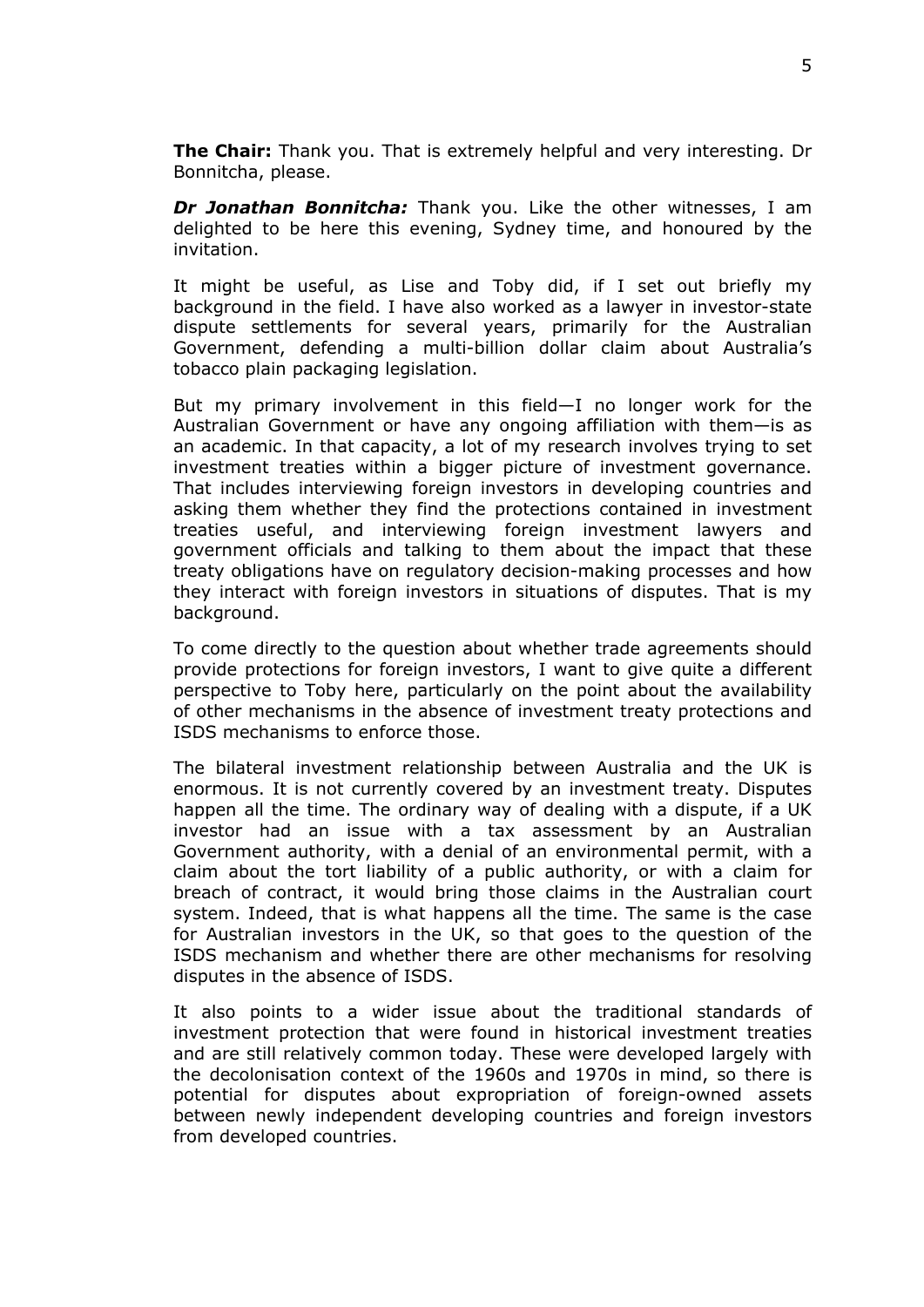That is a very different context from the world we are living in now. The standards contained in the treaties are just not adapted to the level of detail and sophistication required to adequately govern investment relationships.

If we look at the texture of domestic law governing foreign investment, to understand how foreign investment—let us say UK investment in Australia—is governed or how a dispute might be resolved, we have very detailed doctrines, depending on the type of dispute and the type of interactions we are talking about. There would be very detailed principles to govern, let us say, disputes about the tort liabilities of public authorities, or breaches of contracts, or even unilateral legislative Acts purporting to override agreed contractual terms, or environmental regulation.

These would all be the subject of very detailed doctrines of domestic law in developed democracies, whereas what investment treaties try to do is just layer over the top some very vague, general and, frankly, quite unsatisfactory standards, such as obligations to treat foreign investors fairly and equitably and then leave all the work of applying these vague and unsatisfactory general formulations to an arbitral tribunal in the event of a dispute.

**The Chair:** Thank you very much. I will bring in my colleagues now. I see Lord Goldsmith is with us and has his hand raised.

Q2 **Lord Goldsmith:** I want to do two things: I want to thank our witnesses for coming, and thank you, Andrew, for chairing this session. I will just explain why I am not chairing it. It is because, as many people know, I practise in much the same area that Toby Landau was describing and therefore declare that interest. I thought it important, therefore, that this session should be chaired by someone who was not affected by that sort of interest.

Having said that, I will put one point on the table at least for consideration, because I noticed the comment made by Ms Johnson about the European Union. At some point it may be helpful to understand the particular circumstances behind that, which concerned a particular decision of the Court of Justice of the European Union. That might give a little bit of a different flavour. Thank you, Andrew. I am not going to intervene further at this point.

**The Chair:** Thank you very much. Ms Johnson, it is an interesting point. Of course, because investment as such was not part of the competencies of the European Union itself, presumably that is one of the reasons why, over decades, the United Kingdom established a range of bilateral investment treaties, but it also presumably explains why the issues between countries in the European Union had given rise to this kind of issue of investor protection.

*Lise Johnson:* I have to say that as a non-European lawyer I find EU law exceedingly complex, but my understanding is that the reaction within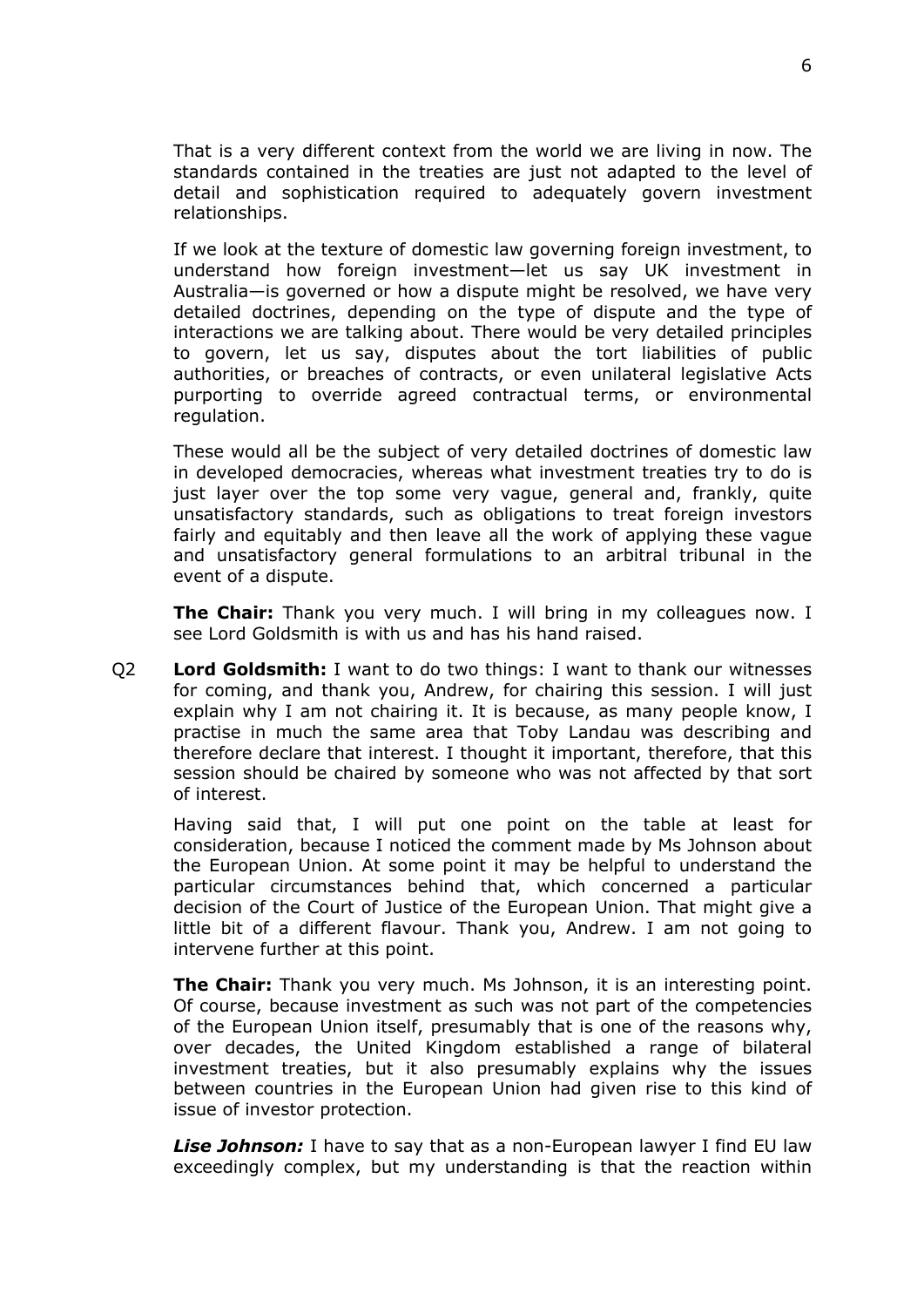the EU is a combination of factors. One is the Achmea decision, indicating that ISDS disputes under intra-EU BITs are inconsistent with EU law and therefore are invalid. The conditions of consent under the underlying investment treaties are also invalid, so there is a question of EU law's inconsistency with investment treaties or, to say it differently, investment treaty and ISDS inconsistency with EU law that is being addressed.

The issue has come to the fore as many decisions that are raising issues and questions of EU and domestic law and policy are prompting some of the issues I think Jonathan referred to. You have these complex norms and laws at the domestic or community level regulating issues that sit uneasily with or feel usurped or side-lined by ISDS decisions that do not adequately take those and other competing and existing domestic or regional principles into account. That is some of the tension, as I understand it—legal and, I would say, political.

Q3 **Lord Gold:** I should declare an interest. I chair a litigation fund, so we are looking at investments in cases such as this.

I understand the comment about alternatives to ISDS resolution, but if we are left with proceedings in certain jurisdictions, we are at the mercy of the local courts and the delays there. For example, if one has a dispute that is going to the Indian courts, one might be there for a lifetime. Does the ISDS not avoid that problem, and should we not be welcoming such a thing, even if the rules are a bit vague?

*Dr Jonathan Bonnitcha:* Thank you for the question. I agree with its premise, which is there might be different considerations in different countries. Particularly if we are talking about investment protection and ISDS provisions between developed democracies, my view is that they are neither necessary nor appropriate, whereas in the case of the UK's relationship with, say, India, there might be different considerations to take into account, including the fact that the domestic court system is generally fair, I believe, but very slow, as I understand it.

The point is that ISDS provides an available mechanism for only a very tiny class of investors who are grappling with the problems of, let us say, judicial delay in developing countries. Of course, it is only relevant if you have a dispute with the Indian state, so it is no help to UK investors present in India who have private disputes. We know that those are the vast majority of disputes that UK investors will be facing; they will not be disputes with the state.

Even in relation to disputes with the state, not all of those will be capable of being plausibly framed as an investment treaty claim, but I do agree with you that there is at least an argument there or a discussion to be had about the balance between the costs and benefits of ISDS mechanisms when we are talking about the relationships with countries where the domestic court system is not reliable. That is a different discussion, the balance is different, compared with if we were talking about ISDS between developed democracies.

Q4 **Lord Morris of Aberavon:** We have all benefited from the generality of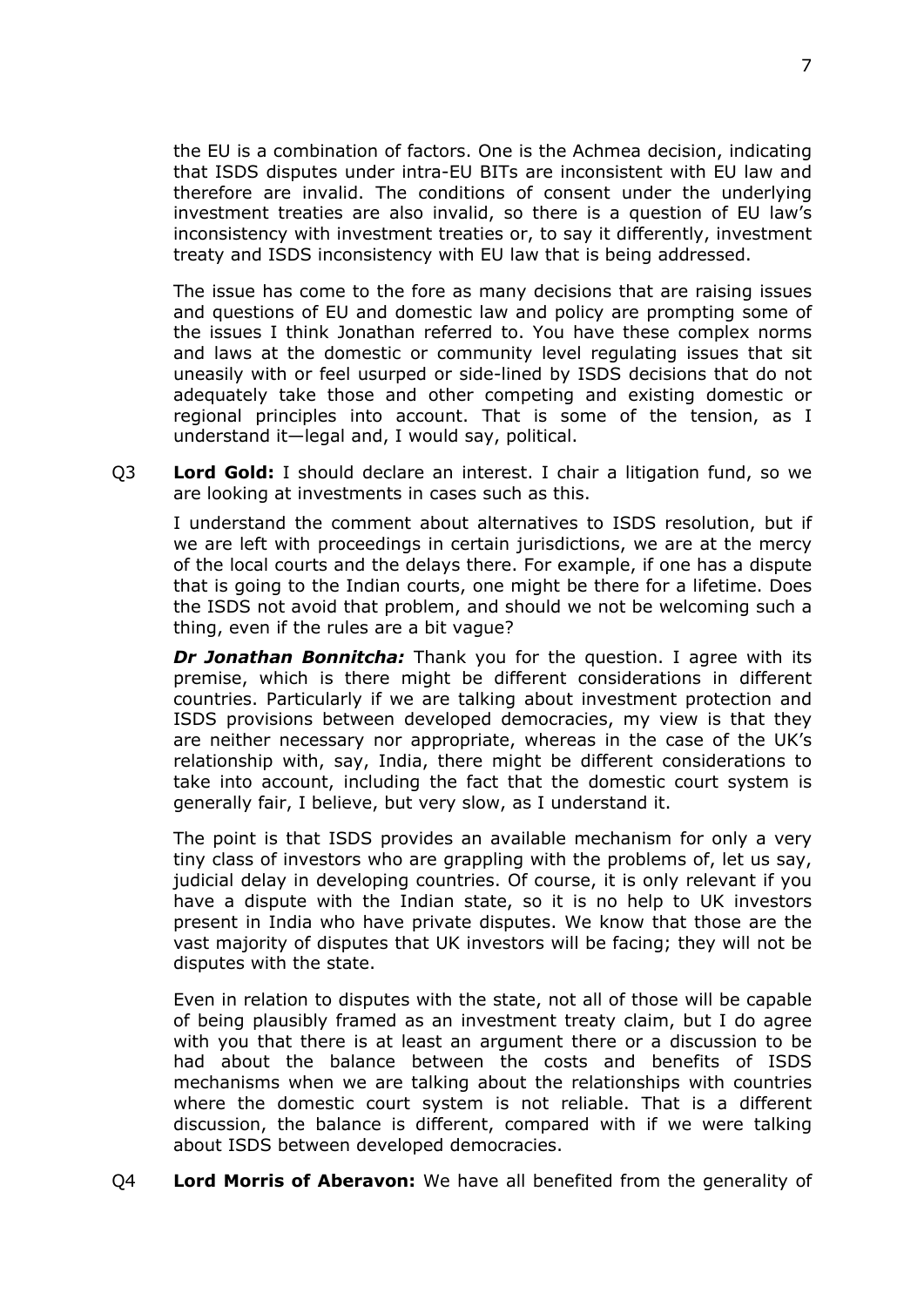the answers and it has been very educational. Following Lord Gold's question, may I ask something specific? What does the ISDS as a mechanism for investor protection aim to achieve? We have just heard a comment about undeveloped countries. What are the concrete benefits for investors?

**The Chair:** Perhaps Ms Johnson would be kind enough to respond to that first.

*Lise Johnson:* Sure, thank you. That is also a great question. In terms of what ISDS as such aims to achieve, there are several often-stated answers. It is also a question for each country to decide what they want from their treaties. Some will say that it is part of a tool for catalysing outward investment; some say it is part of an approach for catalysing inward investment, but also with the aim of providing investors with compensation for harms, and of depoliticising disputes and moving them to an investor-state claim, or of improving their rule of law.

With respect to each of those aims, the actual aim needs a little bit of unpacking to understand whether that is the right one. Then, there are a separate set of questions to ask around the effectiveness of ISDS as a tool for those; and if they are effective, then to ask at what cost and who bears the costs and who reaps the benefits.

Let me unpack that a little bit. Just to illustrate, when thinking about ISDS as a tool for supporting outward investment, it is important to consider whether you want to use government resources negotiating, enforcing and monitoring treaties, and the subsidy that they are effectively providing, to promote all outward investment. Do you want to have a policy, for instance, of actively encouraging manufacturing or other processes to offshore? That might negatively affect jobs at home. Such investment can bring domestic benefits, but it can also cause different structural changes and economic dislocations that can have negative effects domestically on workers and communities, and that would need to be addressed.

Similarly, do you want to encourage offshore transactions done largely for the purpose of tax avoidance or do you want to affirmatively support outward investments, developing new fossil fuel reserves that experts say need to stay in the ground if we are going to meet the commitments of the Paris agreement? If we are using ISDS to affirmatively promote outward investment, it is a question of thinking about being more strategic in terms of what types of investment are being supported and ensuring that that outward investment is consistent with UK policies domestically, and also what the UK's hopes are for its trading and development partners.

Similar considerations apply for inward investment. If we are using ISDS to catalyse inward investment, it is important to think about whether or not you want it for all investments, such as acquisitions of existing companies or greenfield investments, or whether you might want to tailor it. Those are some thoughts about unpacking the aims of ISDS.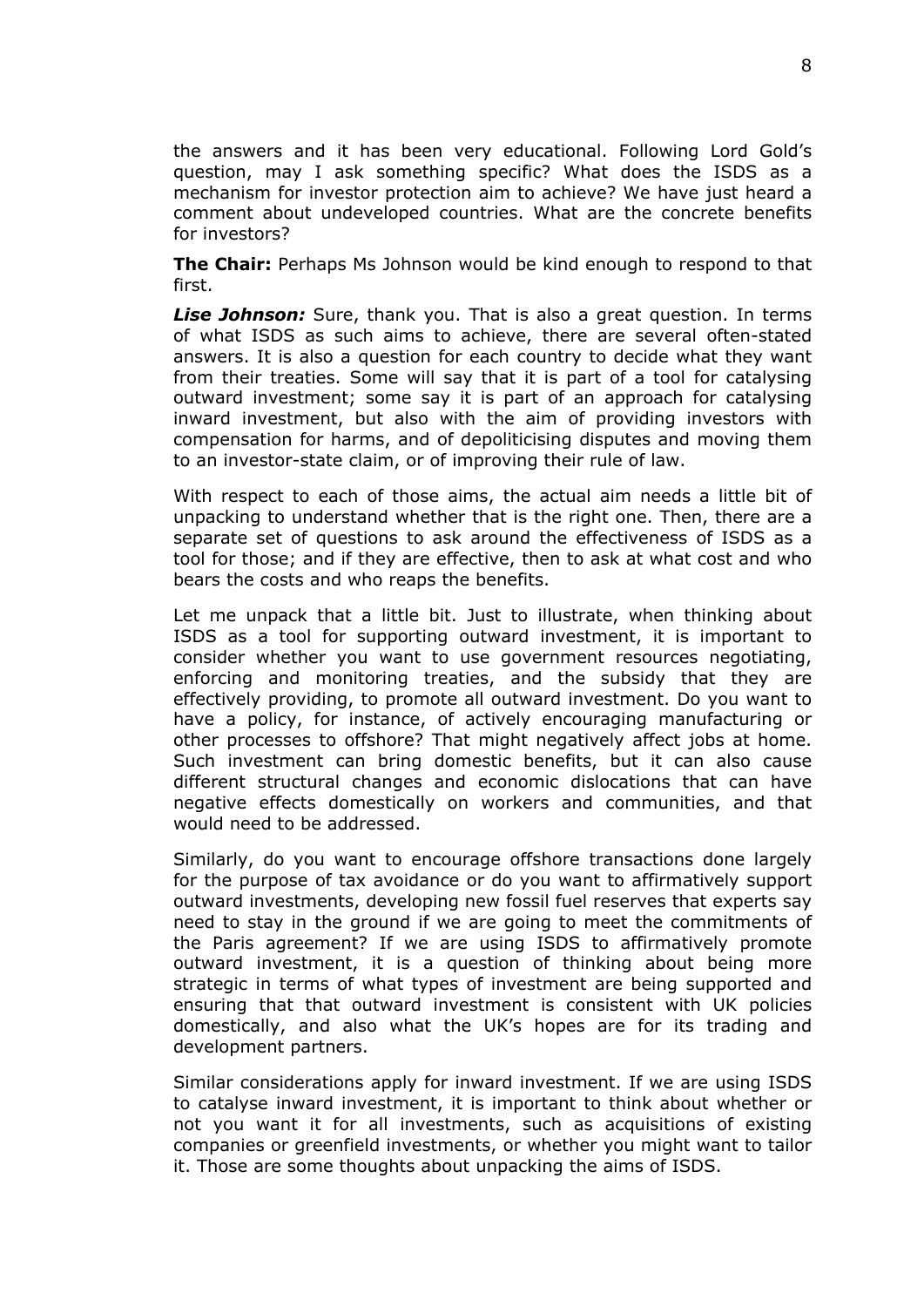With respect to the rule of law point, I think that there is much more to address there. If the concern is that investors cannot get access to justice in domestic courts, then I am also not sure that ISDS is the right mechanism for addressing that problem, because it is also notoriously lengthy and costly. Rather than it causing countries to expend resources defending ISDS cases and paying liability, it might be an appropriate tool for international agreements to support co-operation, to understand what the bottlenecks are in domestic courts and to help overcome those bottlenecks so that all investors can benefit from that.

In terms of the effectiveness, at a systemic level, the evidence—and people have been looking for it—does not suggest that investors care much about investment protection when making their investment decisions. In a 2019 report by the House of Commons International Trade Committee on the UK's investment policy, the Minister for Investment himself told the Committee that investment treaties are not a top priority for business. He said, "I don't think a single business has ever raised that with me, which suggests that it is not that material". The lack of a connection between investment treaties and investment flows is something to keep in mind.

On a micro level, though, I think it is clear that IIAs and ISDS do provide powerful tools for investors who want to use the leverage that these tools provide in the context of specific disputes. Undoubtedly, there are possible benefits for specific individuals and companies that want to avail themselves of these tools. Covered investors get privileges that are not permitted under domestic law: they get better rights of access to justice, better substantive protections and a wider range of monetary remedies or higher monetary remedies. It sets up a privileged set of procedural and substantive protections for foreign investors. I think there are concerns that that system of unequal protection under the law imposes some costs that also need to be taken into account.

**Lord Morris of Aberavon:** Does anyone want to add to that?

**Toby Landau:** I would like to, if I may. I may have misunderstood, but I heard the question as concerning the concrete benefits, if any, to investors. If that is the question, it is important to think just from the perspective of an investor: what is the advantage of having protection in a treaty? There are at least three core points, in my view. The first is the availability of a forum to bring a claim and seek redress where there may be no realistic forum at all. That is because in many countries around the world where foreign direct investment is taking place, there is no local developed law on investor protection. There are not the sophisticated mechanisms that Jonathan Bonnitcha has described, which do exist, of course, in some countries. There is nowhere to go.

Secondly, investor-state dispute settlement brings a neutrality to dispute resolution. Even if you have a functioning and reliable local court, it is simply unrealistic in many cases that investors will go to that court with any confidence at all. That can be not just because the courts are slow, inexperienced or unreliable. It may just be because your dispute is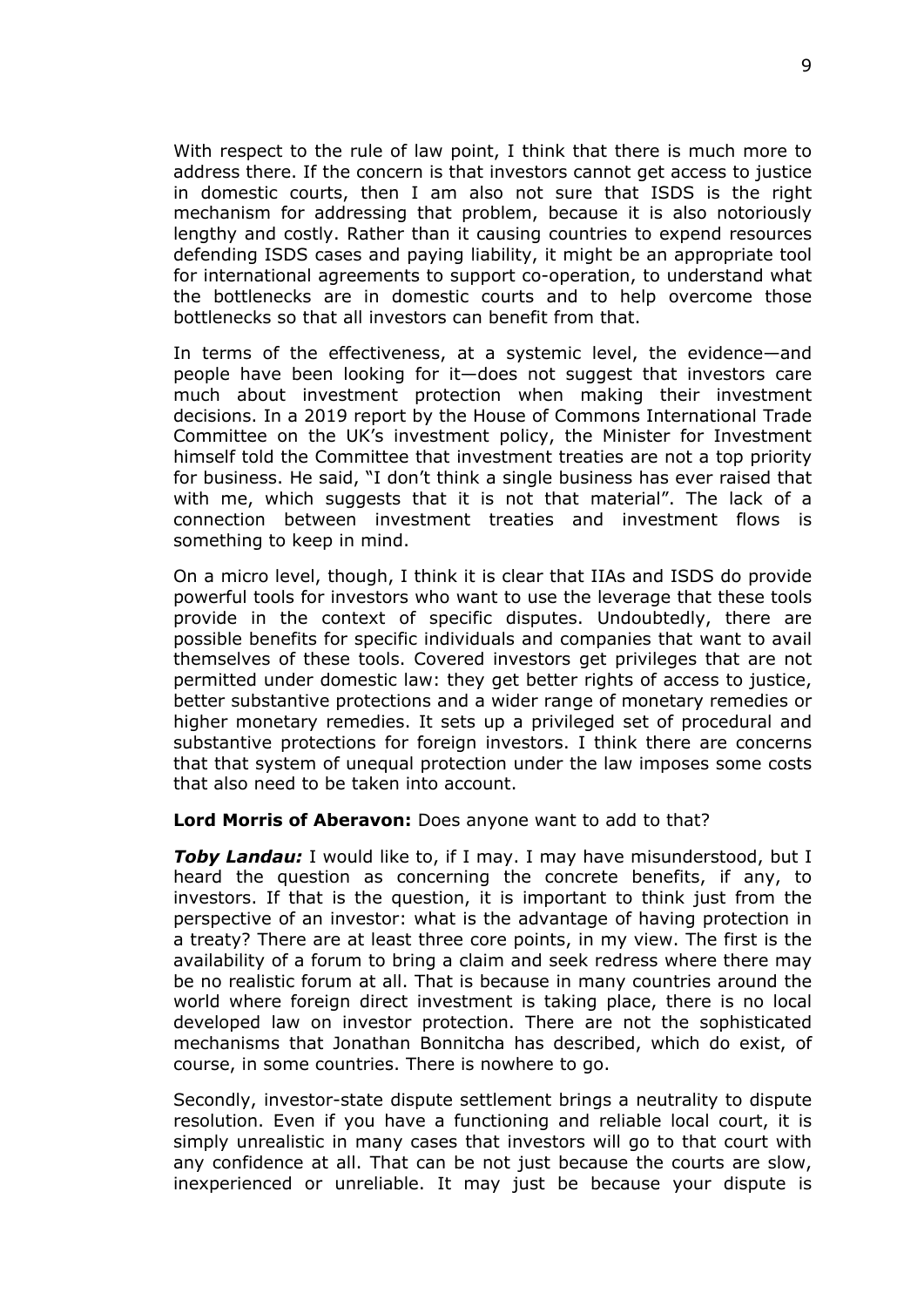against the Government and is politicised or sensitive. The last thing you want to do is put it before a local bench.

The advantage of an investor-state dispute settlement is that it takes it out of the local territory, the local politics, and provides neutrality in the same way that arbitration provides neutrality in international commercial disputes, and has been incredibly successful for a long period of time for that very reason.

The third point is that this is a form of dispute resolution that is binding and enforceable, so it is effective. That itself is incredibly important for investors. They may be able to go to a local court and get a local judgment, but if they cannot enforce the judgment, then the process is of no worth at all.

Just to step back from that, I will state the obvious: for any investor, the ability to exit the project, the investment, or resolve a dispute is as important as the initial decision of making the investment. If you get into an investment and you get stuck, then you need to have some resolution and you have to find some exit. That is what ISDS is providing.

Chair, I do not want to go on too long, but may I circle back just to cover one other area? I would not advocate to this committee that ISDS is without its problems. It has a lot of problems and many detractors, but this is not a binary policy issue of: do you have ISDS or not? The question is more nuanced than that. The question is: what form of ISDS you want? It is not, in my view, as simple as saying, "Countries are feeling the exposure now and are thereby taking steps to get rid of ISDS". Some countries are doing that, but many are not.

One can identify five categories now, five models of ISDS. I will quickly list them and we can talk about them further if it is of any interest. There is of course the traditional model, which is full ad hoc or institutional international arbitration. There is a second form, which is no ISDS at all that is, no mechanism in the treaty whatsoever. The third is a standing ISDS tribunal, much like a court structure, and that is replacing partyappointed arbitrators with standing adjudicators. Fourthly, there is a limited ISDS.

We now have plenty of experience of treaties that are making ISDS much more limited in its ambit in order to answer all these criticisms: for example, requiring local remedies to be exhausted first, having carveouts for certain areas of policy, imposing time limits and increasing the role of states to make their views known. Lastly, there are procedures that are focused very specifically on improving the arbitrators, the efficiency of the process and transparency.

I have listed those in order to say this debate should not, in my view with all due respect to the people who are very against ISDS—be about whether we have ISDS or not. I think there is a discernible need for something, and there is a question then as to how the craft the best solution.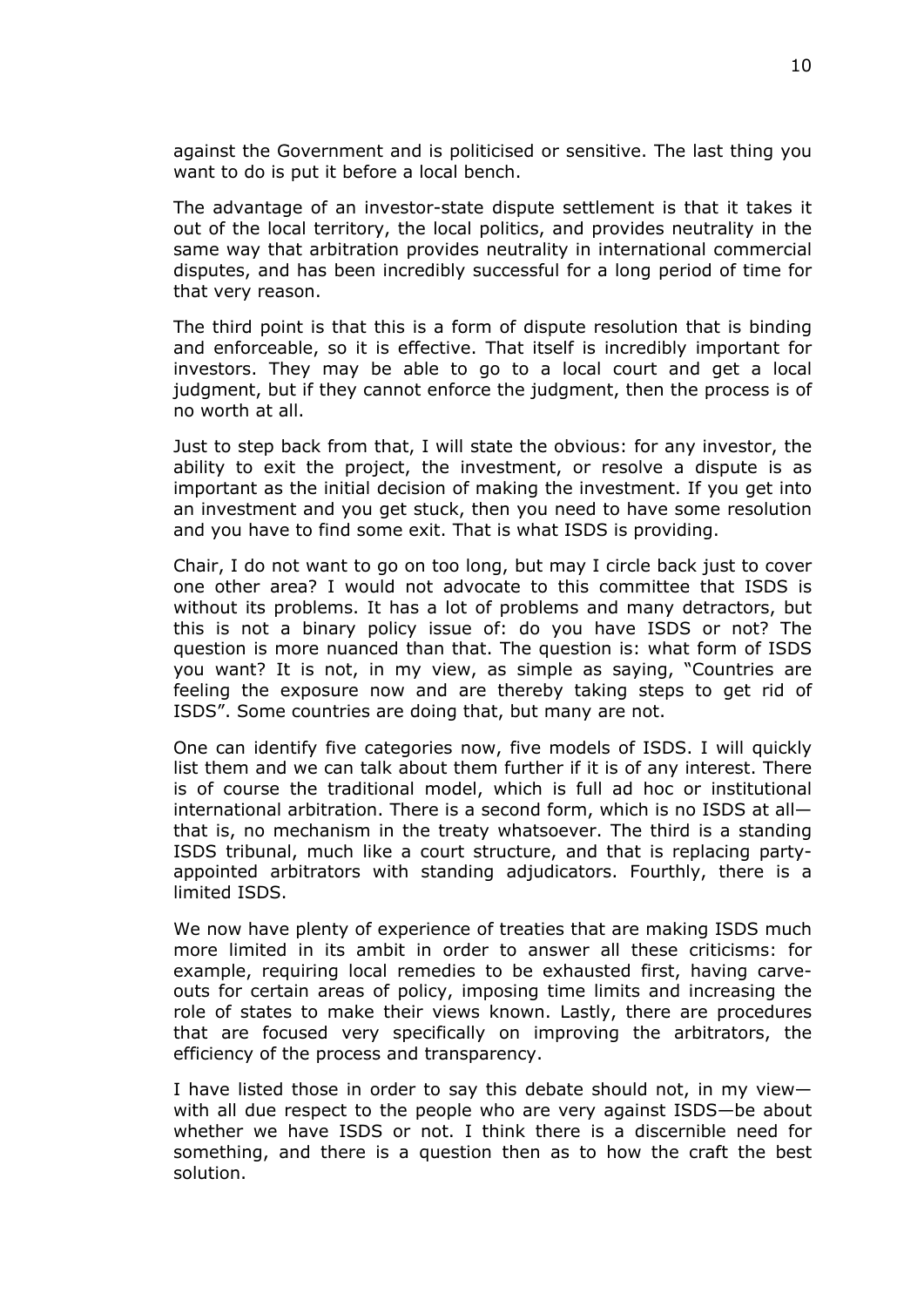**Lord Morris of Aberavon:** Is it a fall-back mechanism, and is it likely to be used substantially or is it marginal? What type of investor is likely to use it?

*Toby Landau:* It is used all the time. When you have an ISDS mechanism in a treaty, we have seen over the last 50 years an exponential increase in cases. People resort all the time to ISDS. It is not a fall-back, as such. It may be a fall-back to, for example, negotiation or mediation. Sometimes, of course, people try to see if they have remedies before local courts, but it has become a primary form of dispute resolution, and that is for any type of investor.

**The Chair:** I want to move on. I am conscious we have not given Dr Bonnitcha a chance to talk on this question, but it might be sensible to move to the Earl of Sandwich's question, which is in a similar area, and perhaps takes us into some of the risks of ISDS. John, perhaps you would be kind enough to direct that to Dr Bonnitcha in the first instance.

Q5 **The Earl of Sandwich:** I am delighted to do that. My question is again about the benefits versus the risks, and regulatory chill. Quite a few witnesses are concerned about the implications for domestic policies and say that ISDS provisions can interfere with the Government's ability to introduce their own public interest regulatory measures. What evidence do you have of that? I know that Lord Kerr will also be mentioning this in relation to the CPTPP, the Trans-Pacific Partnership, so perhaps that can all be put together. If Lise has a comment afterwards, that would be splendid.

*Dr Jonathan Bonnitcha:* It is an important question because, as you say, this is an issue that has had a lot of attention. We know that there is some risk of regulatory chill. For example, in a study published I think last year in one of the top international relations journals *International Studies Quarterly*, a scholar looked into the impact of ISDS claims on tobacco control measures, because ISDS has famously been used to challenge tobacco control measures in Australia and Uruguay.<sup>1</sup> She found that in both cases of ISDS, a challenge to the tobacco control measures was unsuccessful, but the findings of the study were interesting because they suggested some different effects of regulatory chill in different countries.

What seemed to be happening is that in developed countries, the ISDS claims discouraged Governments from going ahead with their tobacco control regulations so long as the cases were pending. So, they encouraged delay and caution and there is a public health cost to that, but when those cases were resolved in favour of the two states in question, many developed countries went ahead with their own tobacco plain packaging laws, for example.

<sup>&</sup>lt;sup>1</sup> Carolina Moehlecke, 'The Chilling Effect of International Investment Disputes: Limited Challenges to State Sovereignty'*, International Studies Quarterly*, (March 2020), pp1- 12: https://academic.oup.com/isq/article/64/1/1/5568076?login=true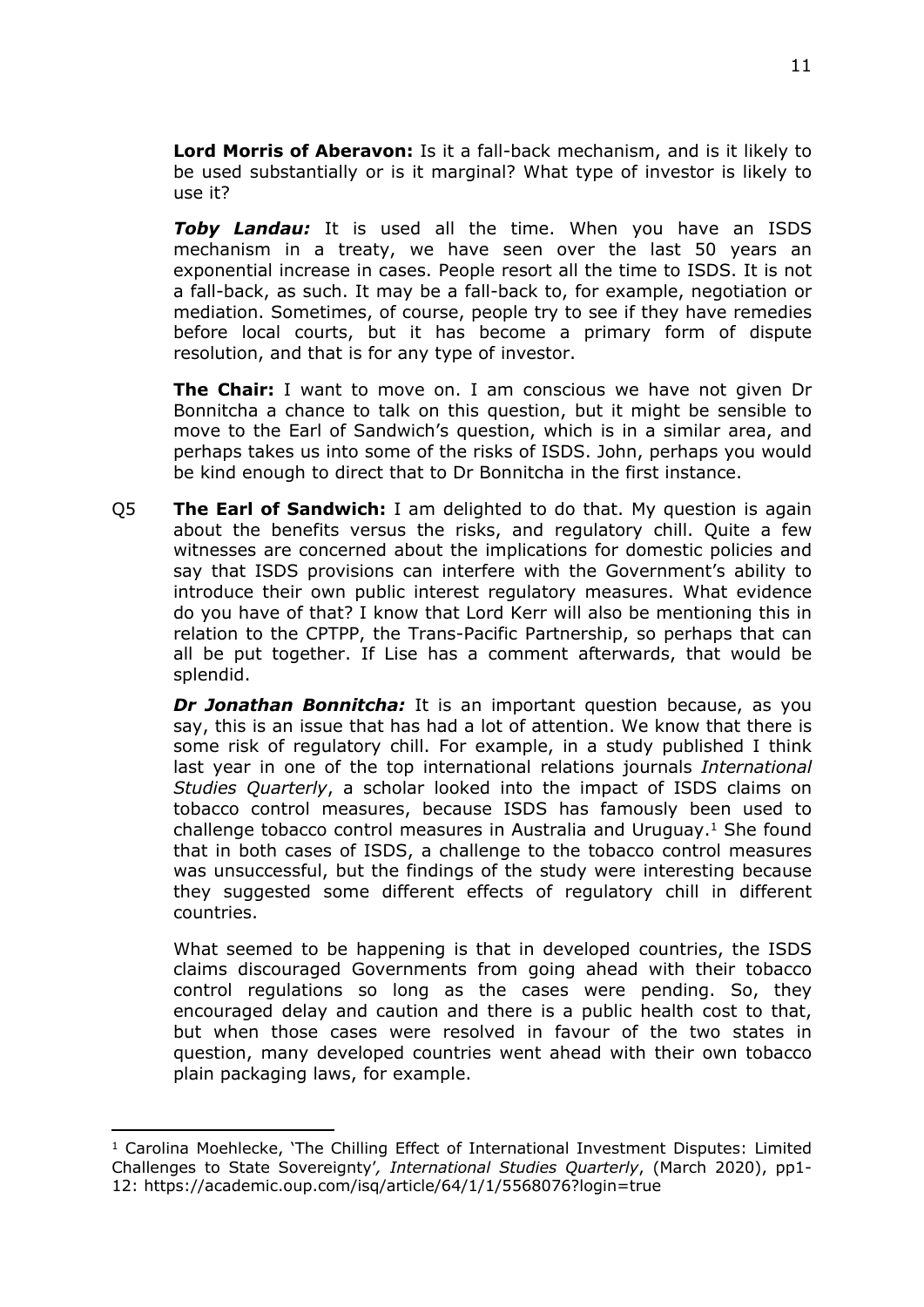What she found in developing countries was different. The regulatory chilling effect was ongoing, so even after the successful defence of these ISDS cases by the Governments in question, developing countries whether because of risk aversion or more difficulty in assessing the extent of legal risks associated with certain sorts of policies—were still reluctant to adopt these tobacco control policies, even after those cases were resolved. Some chilling effect was observed and clearly documented in that study, which I can share after the event.

More generally, one of the bigger concerns—I do not know if this is exactly a regulatory chill issue, although it is adjacent to it—is the possibility of unknown unknowns: categories of cases that people have not fully thought through yet coming about in the future and surprising Governments because of the broad interpretations and non-specificity of the protection standards in these investment treaties.

Even 10 years ago, if someone had said that there were going to be 40 claims against Spain, running into tens of billions of euros, relating to a change in the tariff regime in the solar energy industry where those changes to the tariff structure had been supported and indeed actively encouraged by both the IMF and the European Union, I think people would have thought that that was very unlikely. We are not talking about Venezuela here—we are not talking about expropriation or seizure of assets; we are talking about quite complex regulatory disputes around pricing arrangements in utilities. But that is one of the big sets of claims we have seen in this decade.

Things that maybe have not been thought through yet are risks relating to subnational government action. Of course the state, the UK, is responsible for all its organs and subnational entities. What are the risks to the UK, and to the political settlement in the UK, for example, if the Scottish Government were to take regulatory action that was supported by a strong democratic mandate in Scotland that was then subject to an ISDS claim brought against the UK Government as the relevant state actor? There may be some sense within the UK Government that the claim should be settled by regulatory amendment or paying the investor out. These kinds of questions have not been fully worked through in the system yet; they are future sites of regulatory chill, rather than just the classic examples of public health and environmental regulation, which tend to get more attention from the NGOs and activists in this space.

**The Earl of Sandwich:** Thank you very much. That brings us very close to home. If we may, could we have a copy of that earlier paper, please?

**The Chair:** Ms Johnson, did you want to add to that? If you are happy I will move on.

*Lise Johnson:* Maybe just briefly. The OECD's work on public integrity has also highlighted the use of litigation as a threat for unduly securing influence over law and policy-makers. It says that interest groups can abuse justice to harass public officials by initiating litigation, aiming to show illegality or administrative incompetence and that faced with these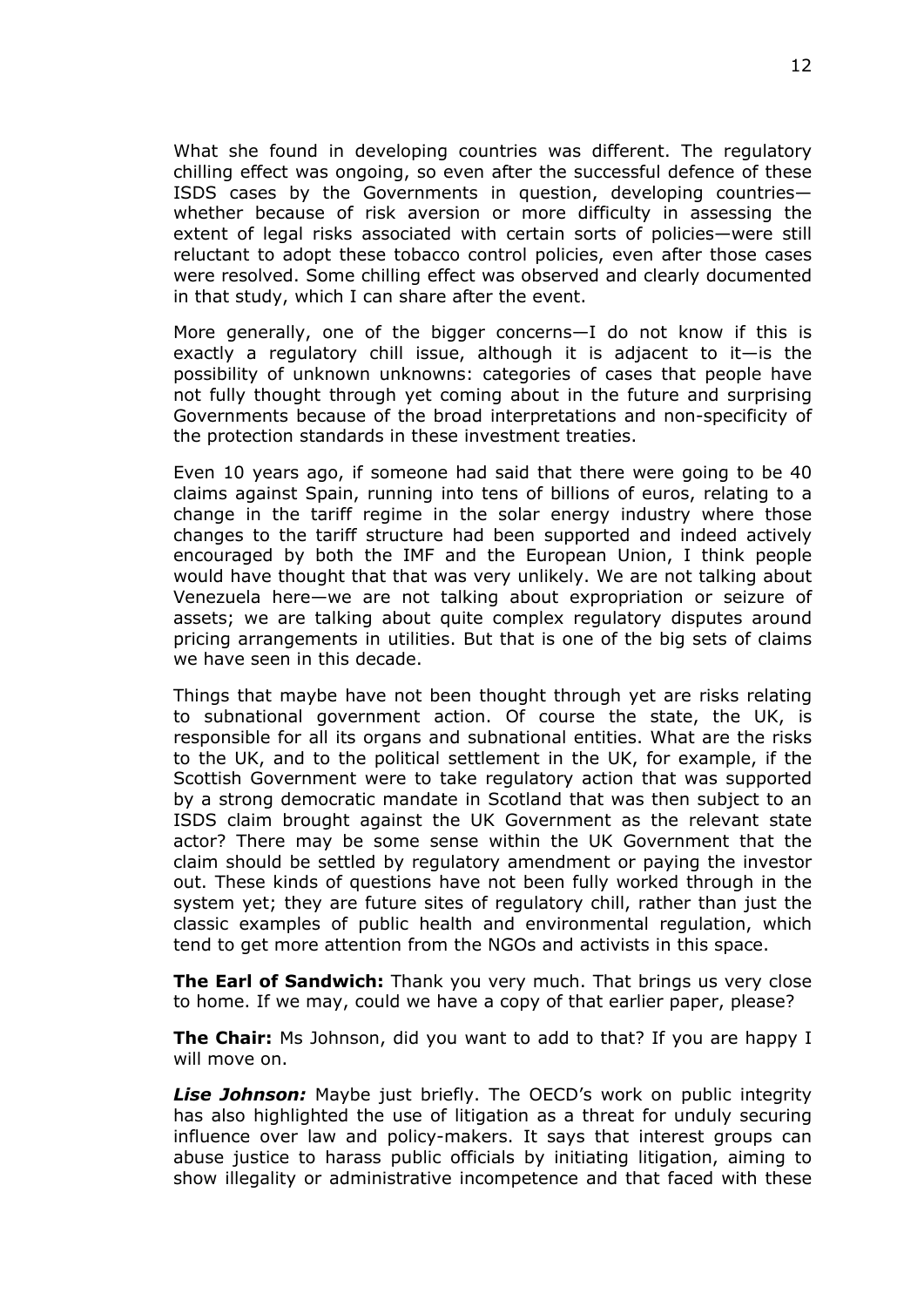threats, even honest public decision-makers may make biased policy choices. I think it is important for buttressing this theory of regulatory chill and the policy considerations behind it, especially given the high stakes of ISDS.

The issues of chill were recognised by the former US trade representative, Robert Lighthizer, who had said in testimony before Congress that the US has had situations where real regulation, which should be in place, which is bipartisan and in everybody's interests, has not been put in place because of fears of ISDS. He said that it is something we have to think about very carefully.

Another study—it is in a different publication to the one Jonathan was referring to—also looked in depth at the tobacco litigation measures and similarly found evidence of regulatory chill in a number of countries. I can send that to, as well, you after this.

The Earl of Sandwich: Thank you so much.

Q6 **Lord Foster of Bath:** I was going to ask whether or not we need ISDS mechanisms between two developed economies where they both have robust legal systems. However, we have already heard Dr Bonnitcha point out that many investor disputes—for instance, between the UK and Australia—are handled in the courts, and he went on to suggest that ISDS is neither necessary nor appropriate.

Ms Johnson has told us that lots of effort seems to have to go into finding a way of doing it, none of it very satisfactory, so that, for instance, the US and Canada have now dropped doing it. She suggested that the efforts should be put into sorting the bottleneck in the court system.

On the other hand, Mr Landau, working at the grubby end—as he puts it—says that you need a place to have your rights enforced. Even in the conditions I am describing, the availability might be there but it is not going to provide the neutrality or the binding enforceable exit that he says ISDS mechanisms can give. That summarises the three positions, I hope. I would be grateful if you can confirm that I have it right, because then we can move on.

*Toby Landau:* That was a brilliant summary, and I can confirm that. The only thing I would add is that I think my perspective has some support from commercial arbitration, which is sort of the sister of investor-state arbitration. In international commercial arbitration, undoubtedly we have an incredibly successful mechanism that for cross-border trade has become the first choice. One must ask the question: why is that, if indeed there is equal confidence in developed legal systems and their courts? The answer is, neutrality.

Neutrality is such a vital point that it is not an answer to neutrality to say, "We have great judges, very efficient courts and a very sophisticated law". We know from the commercial world that that is not enough. People very often will only be satisfied and comfortable with dispute resolution in a third neutral country before neutral courts, the courts of a third state,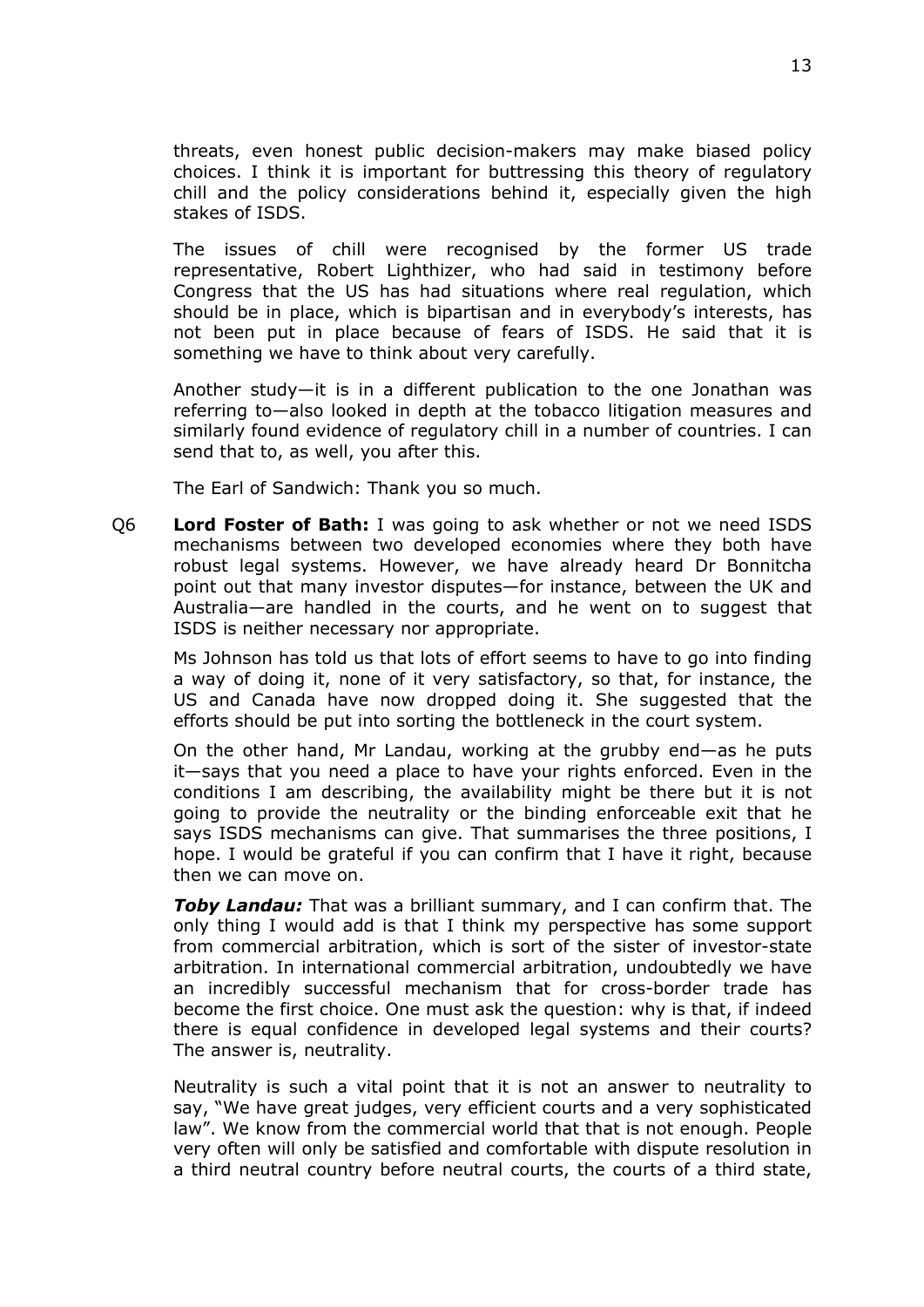or international arbitration. That same dynamic is, I think, active and even more important in investor-state arbitration, just because of the sensitivity of many of the issues in play.

**The Chair:** Thank you. Before we move on to the CPTPP, David Watts, please.

Q7 **Lord Watts:** Thank you, Chair. The House of Commons International Trade Committee suggested that the Government should consider using the provisions in the international investment agreements to counterbalance investor rights, such as enshrining investor obligations allowing for state counterclaims or carve-outs from investment protection. Is this a practical solution to deal with the concerns that are being raised about standard ISDS clauses? If Jonathan could address that, that would be appreciated.

*Dr Jonathan Bonnitcha:* Thank you very much for the question. Again, this is an issue that has received some discussion. It depends what you think the problems with ISDS are, because if you share my view that ISDS provisions are neither necessary nor appropriate in treaties between developed democracies, then the question of counterclaims and carveouts does not arise as such. I guess we can think of these as tweaks or minor adjustments within the existing structure of rights and obligations and dispute settlement mechanisms that aim to slightly rebalance or adjust the rights between the parties within that same basic structure. The basic structure, the basic content of the investment protection obligations and the basic ISDS mechanism, remains more or less unchanged.

My view is that those are not a solution to the problems that I see with the ISDS mechanism, although they are an improvement on the status quo. Investor obligations are a little bit different because it would depend on exactly how that is done—whether that is incorporated just by way of a counterclaim, in which case it would be relevant only if the investor has first initiated a claim against the state, or whether it is something more sweeping. I will not get too much into the detail there, as much as I would love to talk about it.

Just stepping back out again to the bigger point about what the problems are here and what we are trying to solve, and I guess answering to some extent Toby's point about neutrality, it is important to understand—and I think this is uncontentious, just as a matter of factual background—that ISDS largely does not apply between developed democracies at the moment. In a recent paper, for example, with co-authors we looked at Germany's 10 largest bilateral investment relationships. Germany has the largest network of investment treaties in the world and only one of those 10 largest relationships is covered by an investment treaty. That is the relationship between Germany and China, leaving aside the partial sectoral coverage of the Energy Charter Treaty.

The picture in the US is the same. Only one of the US's 10 largest bilateral investment relationships is currently covered by an investment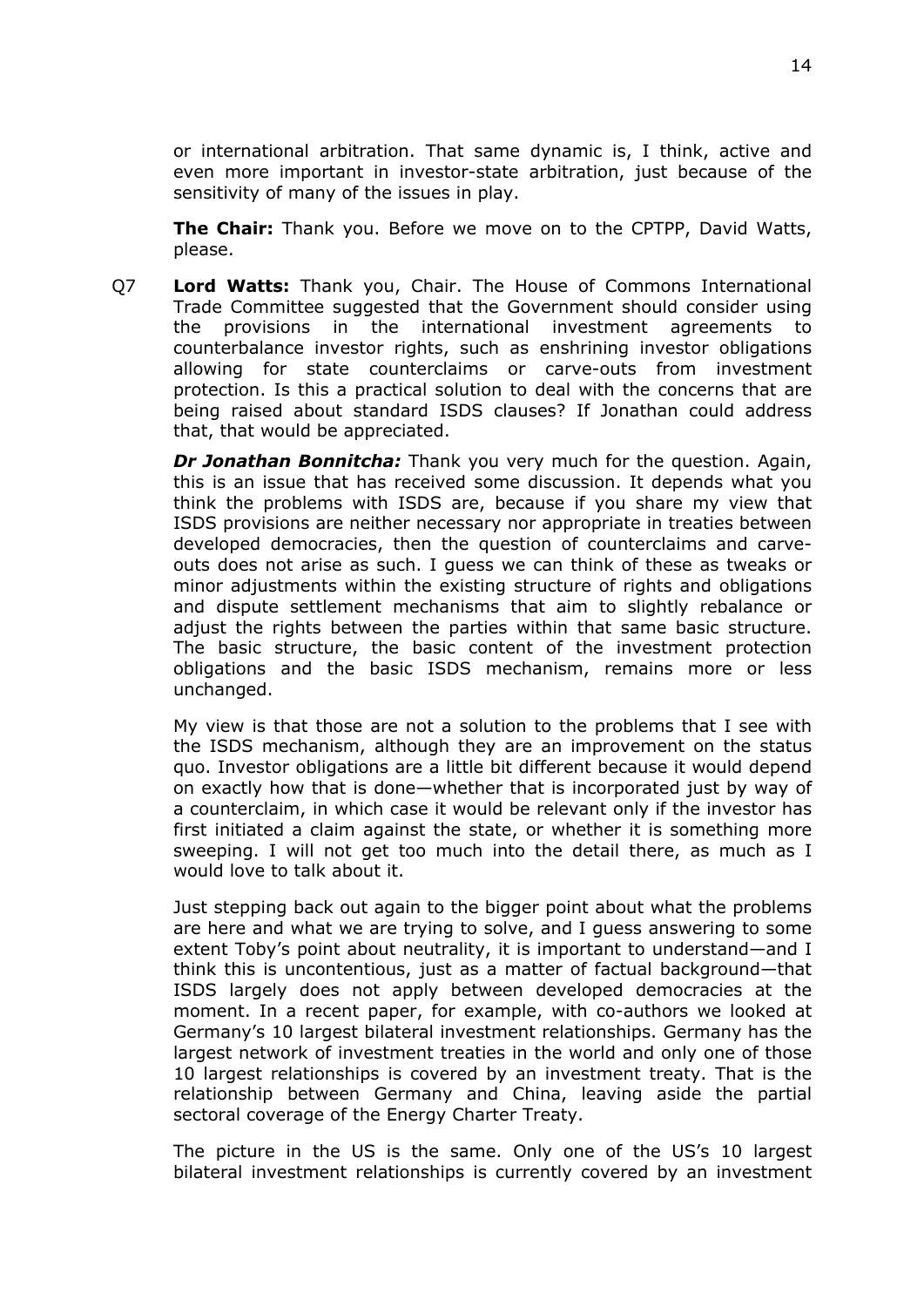treaty that contains ISDS. That is because the world's largest investment relationships are bilateral relationships between developed democracies and they are, for the most part, not covered by ISDS. That is one way to answer Toby's point about whether a neutral mechanism is necessary. Trillions of dollars of global investment currently goes ahead without the coverage of ISDS mechanisms.

**The Chair:** Thank you very much, Jonathan. May I ask Lord Kerr to take us into the issues relating to CPTPP, please?

Q8 **Lord Kerr of Kinlochard:** Yes, thank you, Chair. I am now very encouraged by this discussion, because I spent my career in the Foreign Office encouraging investment treaties with developing countries and I spent 10 years on the boards of Rio Tinto and Shell. I can remember no dispute in Australia or New Zealand where an ISDS provision in a treaty would have been remotely helpful or relevant. It seems to me that Mr Landau's five-category taxonomy has to be right and that we are talking horses for courses.

With CPTPP, here we have a whole lot of horses of different kinds and I am not quite sure what approach we should be taking to the ISDS provisions in CPTPP. Our Government have announced that we would like to join CPTPP. This committee is doing an inquiry into what that should mean. Could our witnesses describe the CPTPP provisions on ISDS and could Mr Landau explain where he thinks the British Government should take a stand? Which of his five categories applies to CPTPP? Perhaps we should start with Mr Landau.

*Toby Landau:* I am happy to answer that. On the structure of the CPTPP, for our purposes we are looking at chapter 9, on investment. In a sense, it is state of the art as to where treaties have got to in response to all the criticisms. Jonathan mentioned earlier the unknown unknowns, and I think that is right. The way that treaties have developed in this field year on year has been reactive. I think that that does leave risks regarding things that we do not yet know—that is absolutely right. But for things that we do know, this treaty, this draft, reacts rather well, to my mind.

If I may, I will split it into two: first, the substantive protections; and secondly ISDS, the actual dispute resolution provisions. I will do this very quickly, but it is a complex document. I will just pick up the highlights that I think are important. On the substantive protections, the risk of standards that are too ambiguous has been addressed. On the key standards that are regularly deployed or implemented, they are very narrowly drawn, in line with current best practice. That includes the minimum standard of treatment in article 9.6, which ties back fair and equitable treatment to the customary international law minimum standard and specifies, with sufficient detail, in my view, why that is a narrow, high threshold.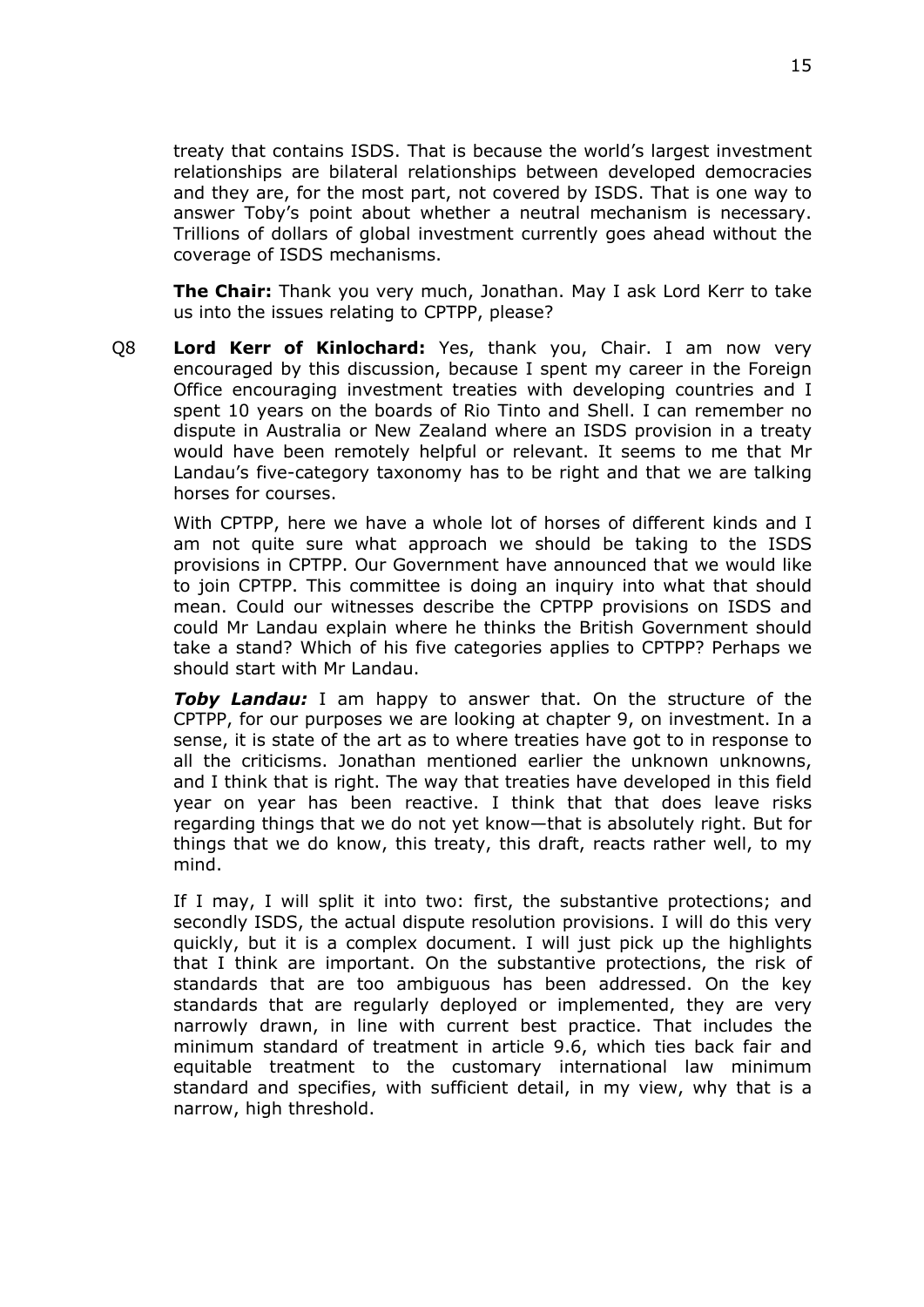On expropriation and compensation, article 9.8 is a detailed provision by reference to annex 9-B. It draws back expropriation from a much broader category that has often been found and criticised in other cases.

Along the way there are specific provisions to reduce the risk of regulatory chill. I think this may be the subject of a subsequent question, but there are at least three specific provisions—article 9.6, article 9.8 and annex 9-B, and article 9.16—which preserve regulatory freedom on the part of each Government, so that the risk of the chill is greatly reduced.

When one gets to the ISDS provisions, it is a very tightly drawn treaty, in my view. It falls into, in my taxonomy, the last two categories, which is limited ISDS; it is the fourth and fifth of my categories because it is restricting ISDS in two ways. First, it restricts it in terms of carve-outs, so the coverage is restricted, together with time limits. Secondly, the procedure is greatly improved by, first, enhancing the role of the state to provide binding determinations and interpretations for non-disputing parties to participate in the process. There are codes of conduct for the arbitrators, provisions for early dismissal of frivolous claims, consolidation of claims and transparency, as well as restrictions on the remedies that can be provided.

In my view, this is a responsive treaty at the moment. It meets the more frequent challenges and criticisms of ISDS, but I do take on board Jonathan's point that it may not meet the points that we do yet know about.

**The Chair:** Thank you. Lord Kerr, did you want to follow up?

**Lord Kerr of Kinlochard:** I would have asked about the extent to which regulatory chill comes in, but I think Toby Landau has answered that. Perhaps the only thing I should do is ask if either of our other witnesses believes that the regulatory chill factor would be larger than Toby has suggested.

*Lise Johnson:* I do think that it would be larger. I agree with Toby that the treaty is reactive to developments in case law, but with respect to the legally relevant parts of fair and equitable treatment and the national treatment provision, it has codified the approach taken in Bilcon v Canada, which is a dispute where an investor successfully challenged an environmental review of a mining project. That is notable, because the dissenting arbitrator in that case commented that, given the tribunal's majority decision that a chill would be imposed on environmental review, in this respect the decision of the majority would be seen as a remarkable step backward in environmental protection.

The standard that the tribunal applied in that case is the standard for FET and national treatment that is codified in the TTP. I do not think that the TPP reacted appropriately to that case. It could have been related to the timing of that decision and also the timing of the negotiation of the CPTPP.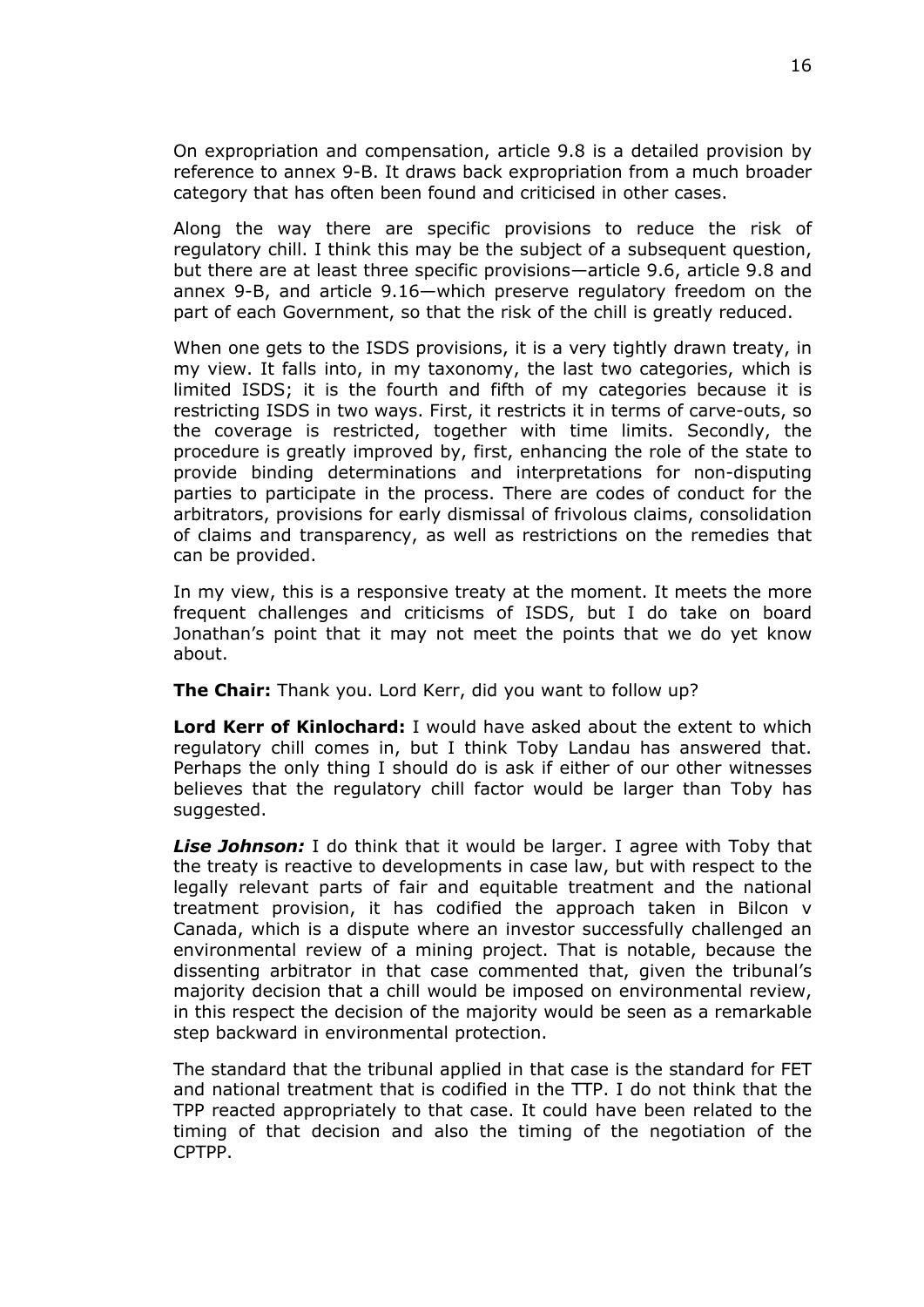Also, with expropriation, there have been recent decisions, such as Bear Creek v Peru, showing that the narrowing that maybe parties had not intended through the annexes that seek to clarify that provision has not been that effective.

Finally, with respect to the "right to regulate" provisions that are inserted there, there is this qualifier that Governments have a right to regulate as long as that regulation is consistent with the treaty. As we have seen in over 20 years of practice under the NAFTA, at first those provisions were cited by the investor in support of its position, saying, "It has to be consistent with the treaty". The state cited it, saying, "We have tried to protect our environmental regulations". Neither side won. Essentially, both sides stopped referring to the provision in cases over the past 20 years and it did not have an impact on an outcome, including cases involving environmental disputes. I think those "right to regulate" provisions have not in fact been impactful in terms of the outcomes of decisions.

**The Chair:** Thank you. Dr Bonnitcha, is there anything you want to add?

*Dr Jonathan Bonnitcha:* Just briefly to echo Lise's point. I do not want to go too deeply into the legal detail, but if we look at article 9.16, which is the one that Toby mentioned, as Lise has said, it is very important to recognise that this article just restates something that would in any case be self-evident: that a state is entitled to regulate in a way that is not inconsistent with the agreement, so it is entitled to take measures that are otherwise consistent with the agreement. That is not a clarification; that is just a restatement of what is obvious.

In the case of the remedies provision, which Toby also mentioned, that is also just a restatement of existing practice. I think we all agree that this is a reactive document. It is longer than investment treaties have been in the past. It seeks to address some of the criticisms and concerns of past investment treaties largely through minor and textual tweaks, but the basic structure of the ISDS mechanism and of protections—the reference to fair and equitable treatment, for example, which we know is the key standard under which these treaties are litigated—remains intact. So, the basic structure is intact.

**The Chair:** Thank you very much. Let us zero in a bit. Lord Astor, you were going to ask additionally about not just CPTPP but New Zealand.

Q9 **Lord Astor of Hever:** Lord Lansley, thank you very much. This is a question initially for Jonathan and Toby. New Zealand has signed a number of side-letters with CPTPP members to curtail ISDS. Should the UK be pursuing side-letters with specific CPTPP members? If so, which ones?

**The Chair:** Jonathan, would you be kind enough to take that first?

*Dr Jonathan Bonnitcha:* Of course; I would be delighted to. That is exactly right. That reflects the nature of the CPTPP as a multi-issue and very complex deal. When states are coming to this treaty looking to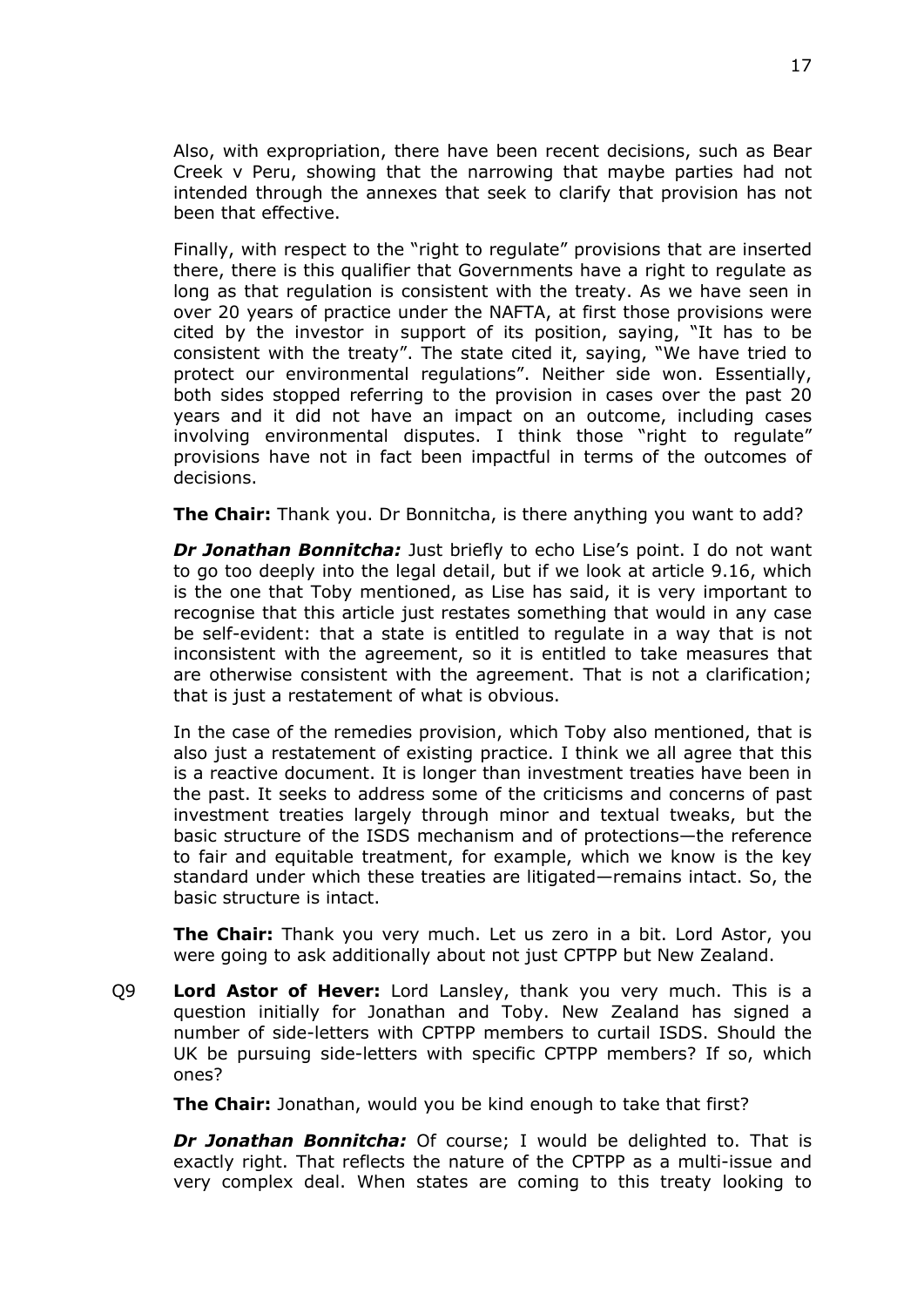accede, possibly like the UK is, the investment chapter will not necessarily be the highest priority or the most salient issue, so a decision on whether to join the treaty or not obviously involves consideration of a wide range of questions that are well beyond this chapter. The negotiation of side-letters is one way to manage the position for a state that has decided that the treaty as a whole, for any number of possible reasons, is worth being a party to, but that the ISDS mechanism poses risks. Yes, that is what New Zealand's policy has been. I believe they would negotiate side-letters with any of the CPTPP parties who would be willing to agree to one with them.

It is also consistent with past bipartisan Australian policy. When Australia signed a free trade agreement with the US in 2004, for example, ISDS was excluded from that agreement at Australia's request, because Australia has largely had a policy of not including ISDS mechanisms in treaties with other developed democracies.

Part of the question was, should the UK seek to negotiate similar sideletters if it were to join the CPTPP? Yes, in my view. With which states? Potentially, with all of them, although there would be a clear order of priority and also an important question about looking at existing treaties in force. For example, Singapore is party to the CPTPP, but the UK is already bound by an investment treaty with Singapore that contains an ISDS clause, I believe. Toby will correct me if I have that wrong.

There is also a question about the potential overlay of these treaties. The CPTPP, for the reasons we have all discussed, is probably an improvement on the existing Singapore-UK bilateral investment treaty, but this question of the way the agreements fit together would also need to be considered.

**The Chair:** Thank you. Mr Landau, do you want to add to that?

*Toby Landau:* Yes, very briefly. I agree with much of what Jonathan has said. There is certainly the scope to adapt by using side-letters. If one looks at New Zealand's practice, it is rather complicated and it is not clear—at least, to the outsider—what has motivated the different sideletters. There are two different groups of side-letters that New Zealand has concluded. First, with Peru and Australia they have side-letters that fully exclude ISDS. That is understandable with Australia, because that reflects bilateral policy previously, so the ASEAN-Australia-New Zealand FTA likewise does not have ISDS.

It is not readily understandable with Peru because there is no previous investment treaty between them, so quite what has motivated that I do not know. Following on from my previous contributions and my previous evidence to this committee, I would have thought that Peru would be a prime candidate for ISDS, because of the lack of available alternatives in that forum as a host state for investment.

The second category of side-letter from New Zealand concerns Malaysia, Brunei and Vietnam. Here, it is not a side-letter that removes ISDS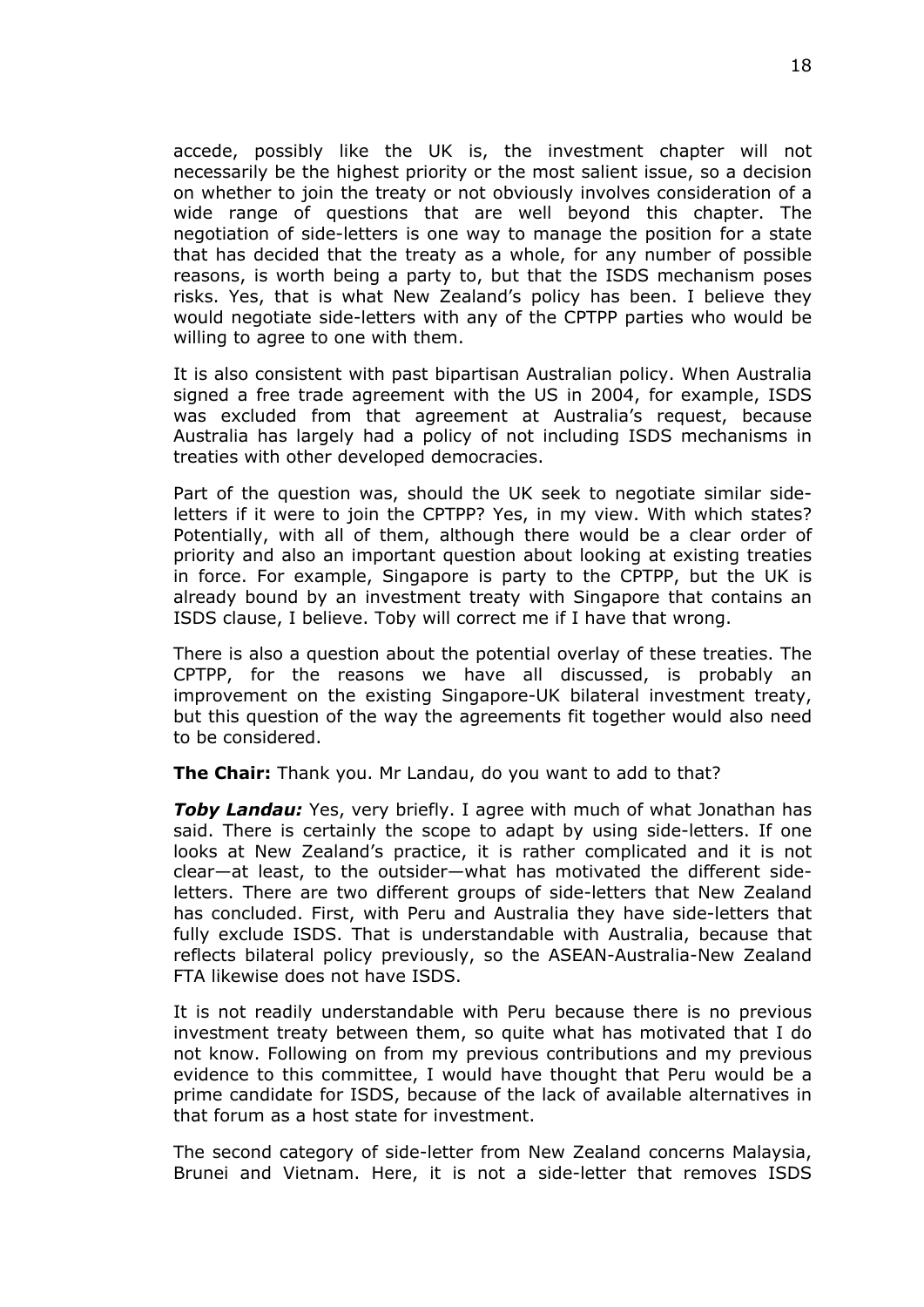altogether. It imposes a six-month period for consultation and thereafter—that is, after a dispute has arisen—it allows for ISDS provided that the state consents. So, it imposes a further threshold whereby you can go to ISDS as long as your counterparty state is going to consent at that point, which is another compromise, in a sense. That allows the state that is going to be subject to a claim to decide whether or not it wants to be in arbitration. That might well resolve a lot of the concerns that Jonathan and Lise have articulated.

Interestingly, it may not make much difference because Brunei, Malaysia, Vietnam and New Zealand still have access to ISDS under other agreements that still apply, so they still have access to the ISDS: for example, the ASEAN-Australia-New Zealand FTA, which, according to article 1.2 of the CPTPP, will still apply. Therefore, there is still an active mechanism.

At the same time, New Zealand concluded a joint declaration with Chile and Canada to say that they will consider the evolving international practice and evolution of ISDS, so they have left it hanging as to whether they may well want to change this in the future. All that is to say that if this committee is concerned with the risks and problems that have been articulated, then side-letters would be a very good way of dealing with them.

**The Chair:** Thank you for that; that is very helpful. Let me come to Baroness Liddell. I see Lord Gold has his hand up and I want to come back to Lord Kerr well, but we are nearly out of time.

**Lord Gold:** Lord Chair, I am sorry to interrupt you, but my question goes to side-letters. Very quickly, what is the legal effect of a side-letter?

*Toby Landau:* It will have effect as if it is part of the treaty with respect to the signatories to the side-letter. That means that where New Zealand, for example, and Peru have agreed that there is no ISDS, that side-letter is an effective international agreement between them, which means that there can be no arbitration commenced by an investor.

Q10 **Baroness Liddell of Coatdyke:** I am looking for a bit of informed speculation, particularly on Jonathan's part. Negotiations on bilateral trade agreements between the UK and Australia, and the UK and New Zealand, are going ahead apace now. In your view, what will Australia and New Zealand push for on investment protection generally and ISDS specifically? Could their asks present any risks to the UK, other than the one you speculated about earlier about the nature of the union between Scotland and the United Kingdom? Over to you.

*Dr Jonathan Bonnitcha:* I am happy to reassure you, at least in a speculative sense, that I think it is unlikely that Australia and New Zealand would specifically present risks to the UK, because it is unlikely that either state would be pushing for ISDS in a treaty with the UK. In the case of New Zealand that is quite clear, given the current stated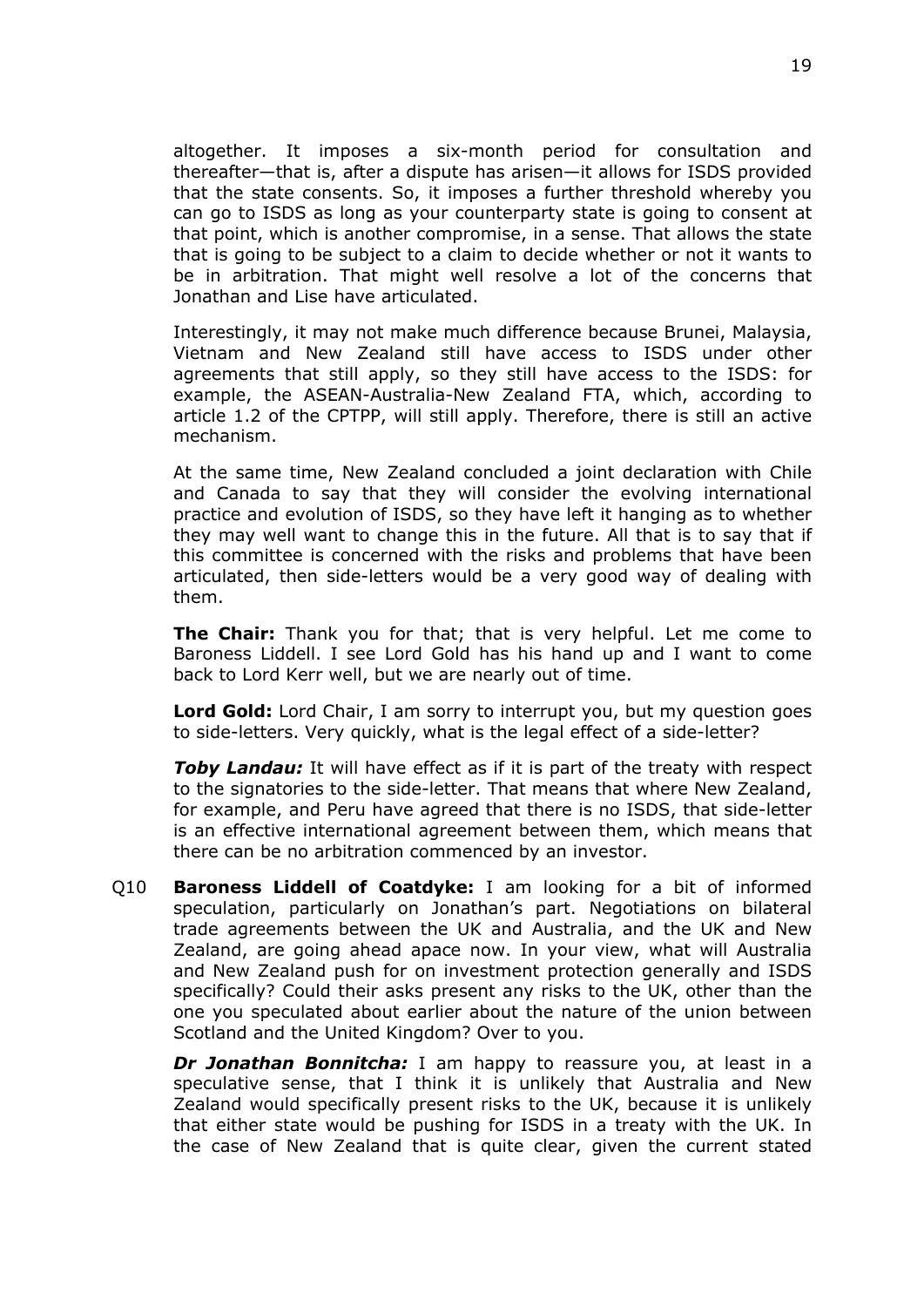policy of the Labour Government in New Zealand and the practice of sideletters under the CPTPP we have just been talking about.

In Australia, I think it is less clear under the current Government because the stated policy is that ISDS is considered on a case-by-case basis. But as I have alluded to before, Australia has a relatively small investment treaty network and has historically had a bipartisan practice whereby it has not sought the inclusion, and has sometimes actively requested the exclusion, of ISDS mechanisms in treaties with other developed democracies. The Australia-US FTA was an example of that.

It is very unlikely that Australia would push for that, but if you were interested in Australia's most recent bilateral investment treaty to see what they might request if they were to push for something, the recent treaty negotiated with Uruguay would give you a rough example of the Australian position at the moment—particularly looking at the question of the actual content of the substantive investment protections, leaving ISDS aside.

**The Chair:** Thank you. I think we have time for two short additional questions. John Kerr first, please.

Q11 **Lord Kerr of Kinlochard:** I would like to come back to Lord Gold's exchange with Mr Landau about India. Our Government are contemplating a trade agreement with India. In the context of ISDS, is there anything that our Government should learn from the difficulties that companies like Cairn and Vodafone have had over long period of time with the Indian tax authorities?

*Toby Landau:* Is that a question for me?

**Lord Kerr of Kinlochard:** Yes, please.

**Toby Landau:** I have to declare before I say anything that I am counsel to Vodafone against India. I have been representing Vodafone for some time, so I will not say anything specifically about that case, which is still live at the moment in the Singapore courts.

What I can say more generally is that that kind of case is an interesting example of the utility of ISDS, because the collection of cases, Cairn, Vodafone and Vedanta—there are a trio of them, and now a couple of others have surfaced—are all focused on the tax policy of the Indian Government. They show the attempts that have been made through the Indian court system and tax regulatory system to get recourse with respect to conduct that was challenged, and the inability to do so.

In terms of the facts of the Vodafone case, without commenting on it too much, it is rather instructive, because the Indian Government imposed a withholding tax on the investor in India. That was challenged by the investor over a number of years, all the way up to the Indian Supreme Court, which was a huge undertaking. In the Indian Supreme Court, Vodafone was successful and the court ruled that the tax had been improperly imposed. Thereafter, the Indian legislature passed retroactive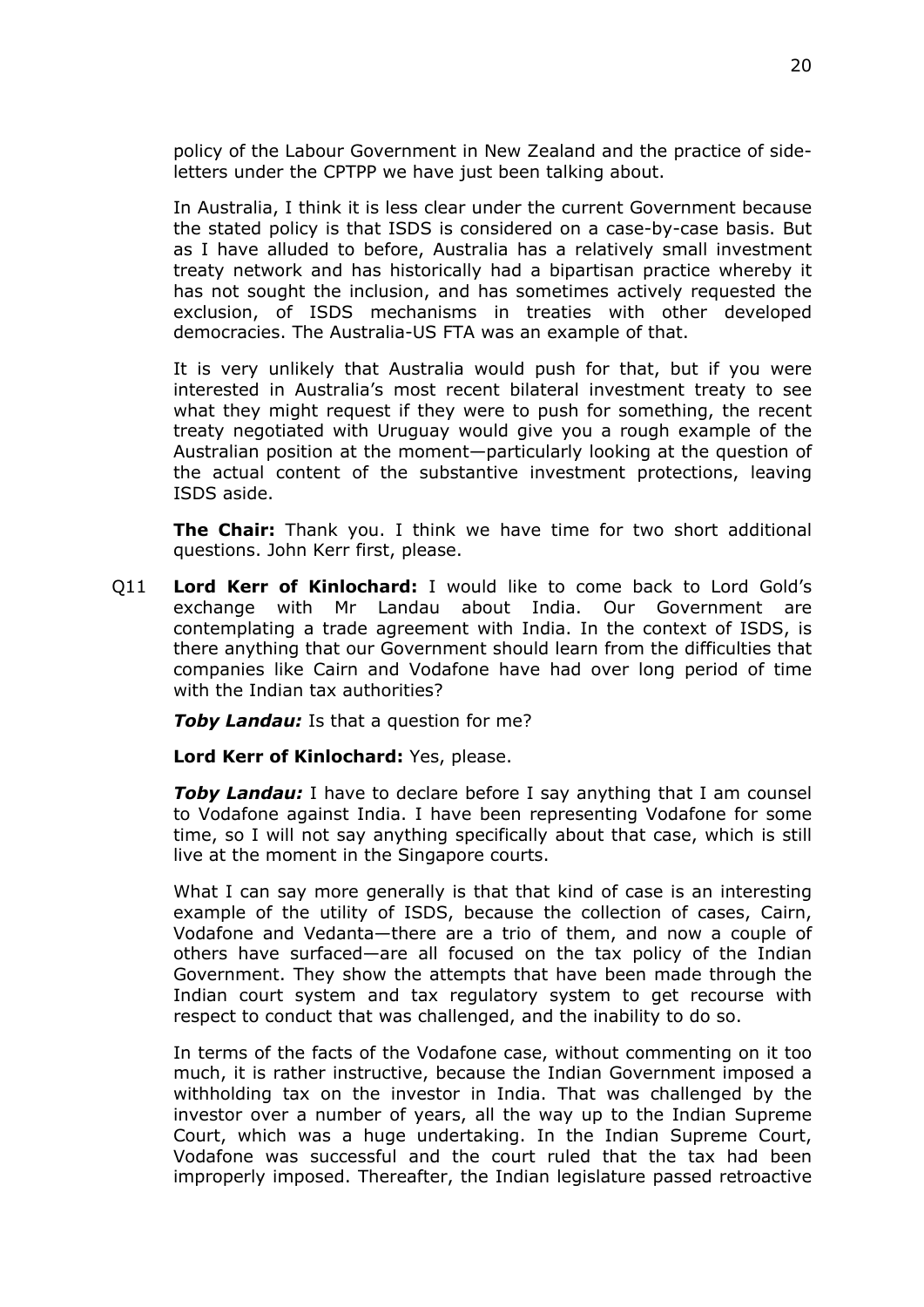legislation to, in a sense, reverse the effect of the Supreme Court judgment and to impose tax by a change in the law. At that point, an investor does not have anywhere else to go. So, that was the genesis of the Vodafone bilateral investment treaty case. That is an instructive example of where ISDS has a very important role to play.

**The Chair:** Thank you very much. Lord Goldsmith, you have your hand raised.

**Lord Goldsmith:** Thank you. It is interesting, because Toby Landau has just dealt with the point I wanted to raise. In the discussion that has taken place—I have listened to it with great interest—one point that did not come out was the difference between an international standard of protection and a standard of protection that is dependent upon what the local legislature decides it wants to have in place. Is there any comment on that? I think what Toby Landau has just talked about demonstrates that issue. That may be an additional one for the committee to take into account, but perhaps he could comment on that, and if others want to, please do so.

**The Chair:** Thank you. Ms Johnson or Dr Bonnitcha, did you want to comment specifically on that?

Q12 I will just move to the final question, if I may, which is for Ms Johnson. Just thinking about Mr Landau's taxonomy, one was the question of a standing tribunal. In that territory, of course, there are a number of proposals coming forward. We have the EU's multilateral investment court proposal, and we have seen a little more flesh on those bones. We also have the work that is taking place under UNCITRAL. Looking more generally at the way the United Kingdom should address these issues, would you advise the UK to pick up and prioritise any of those?

*Lise Johnson:* On the disparate levels of protection between domestic and foreign investors, it is also important to highlight that one issue of concern that a number of developed states have raised is that investment treaties are providing unequal protections to foreign investors as compared to domestic, that there is no good justification for that regulatory distortion and that if you are going to create a distortion in the regulatory framework, then you want to understand the policy reasons behind it. That is a good thing to flag up, and there are concerns around creating that.

With respect to the Vodafone decision, the Cairn cases and the implications for domestic states, it is a big challenge to tax offshore capital gains transactions. It is a question of thinking about the signals that these decisions are sending not only to states about the way that they adopt tax measures, but also to investors about their ability to structure transactions in a way that is designed to avoid taxes. Again, what is the role of our international treaties and what signals do we want them to send? Those are important questions to ask.